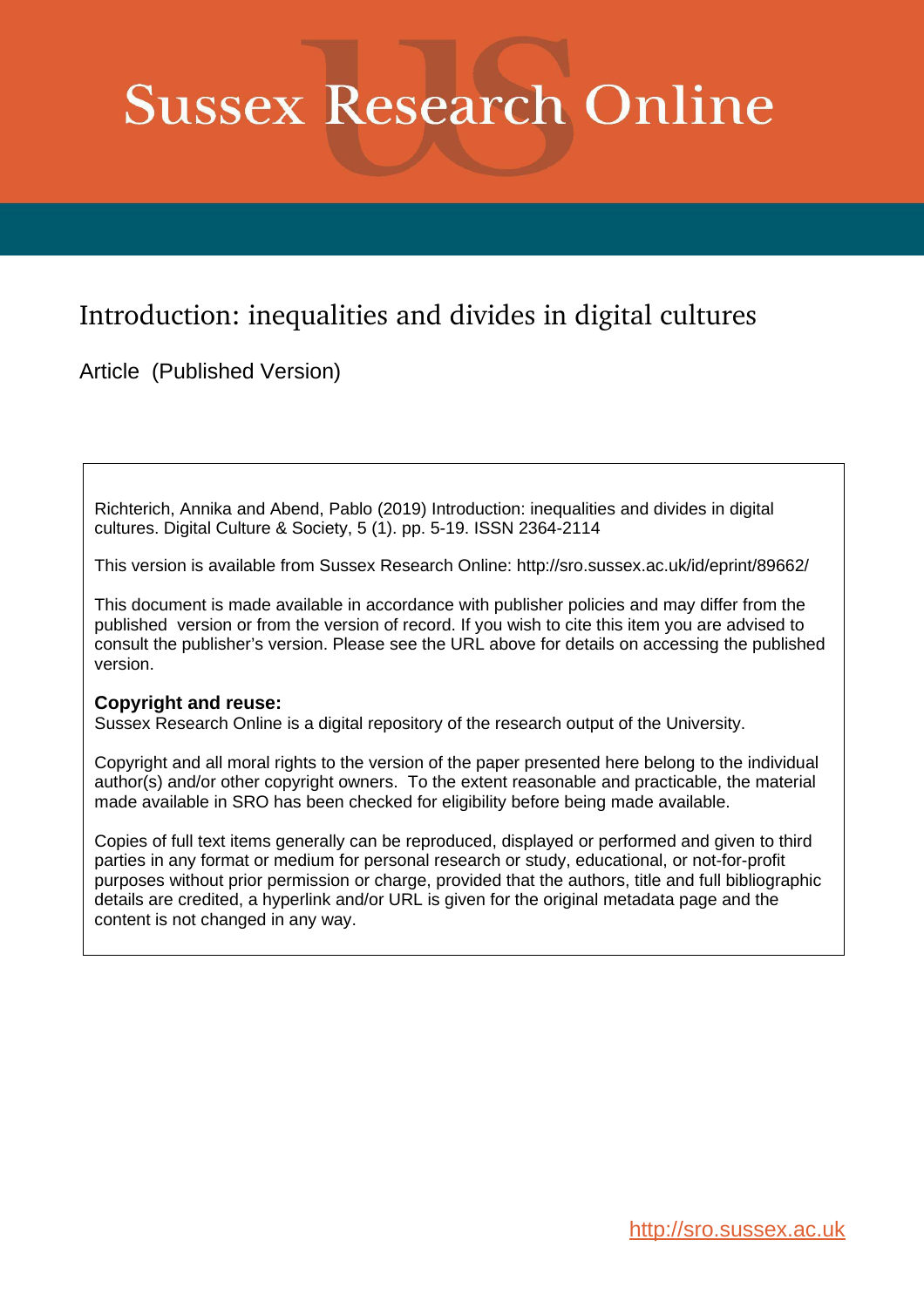# **Digital Culture** & Society



[transcript]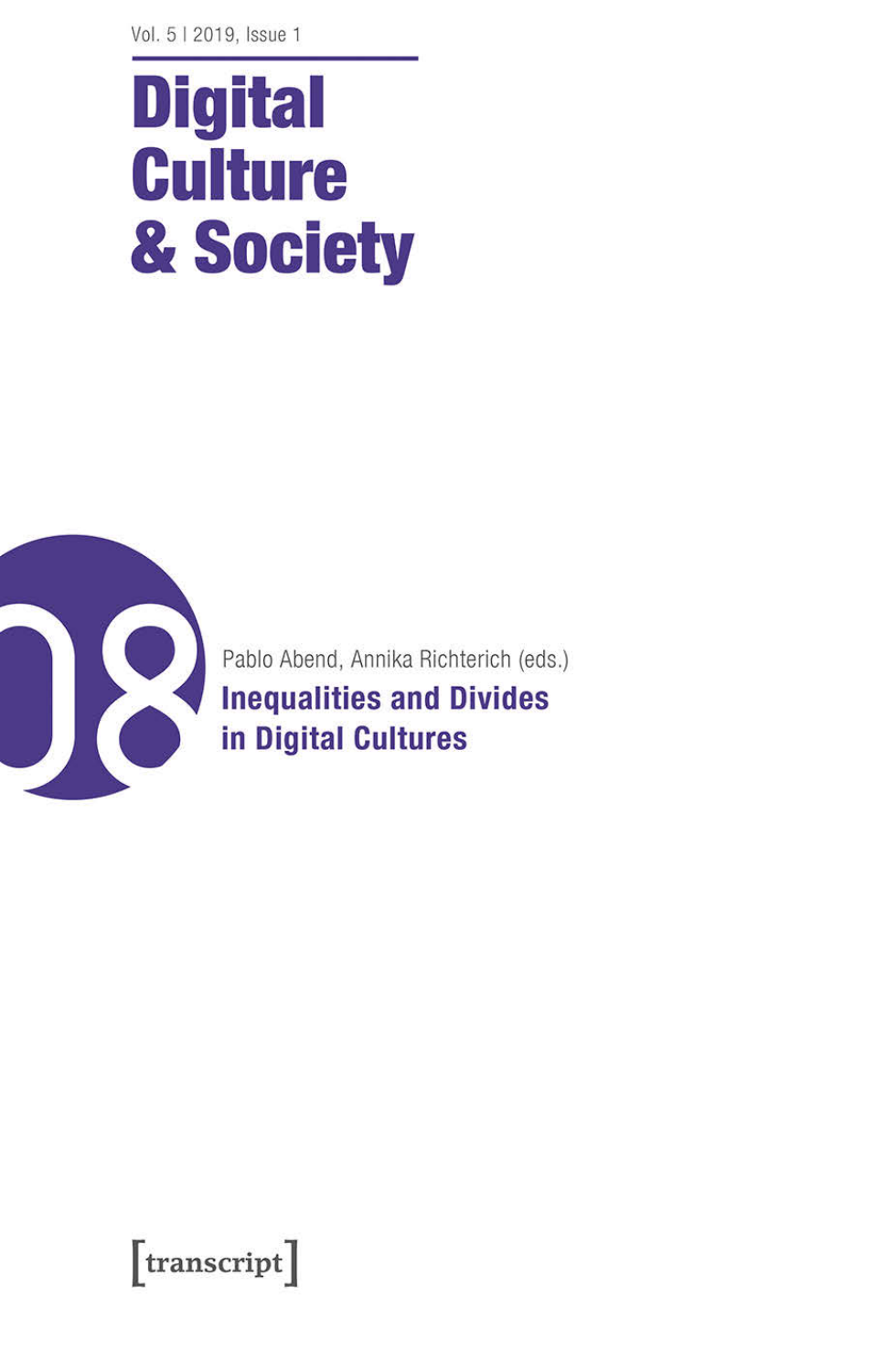## **From:**

*Pablo Abend, Annika Richterich, Mathias Fuchs, Ramón Reichert, Karin Wenz (eds.)* **Digital Culture & Society (DCS)** Vol. 5, Issue 1/2019 – Inequalities and Divides in Digital Cultures

December 2019, 212 p., pb., 29 b&w-ill. 29,99 € (DE), 978-3-8376-4478-4 E-Book: PDF: 29,99 € (DE), ISBN 978-3-8394-4478-8

*Digital Culture & Society* is a refereed, international journal, fostering discussion about the ways in which digital technologies, platforms and applications reconfigure daily lives and practices. It offers a forum for inquiries into digital media theory, methodologies, and socio-technological developments.

This issue presents empirical studies as well as theoretical and methodological reflections on inequalities and divides in digital cultures. From various (inter-)disciplinary perspectives, the authors examine three main themes – inequality of *access*, inequality by *design and discursive divides*, and inequality by *algorithms* – while suggesting ways for research to move beyond these.

**Pablo Abend** (PhD) is the scientific coordinator of the Research School »Locating Media« at the University of Siegen. He is interested in geomedia, situated methodologies, participatory culture, and Science and Technology Studies.

**Annika Richterich** (Dr.) is an assistant professor in Digital Culture at Maastricht University (Netherlands).

**Mathias Fuchs** (Dr.) is an artist, musician and media scholar. He is the director of the Gamification Lab at Leuphana University in Lüneburg. He is a pioneer in the field of game art and is a leading scholar in game studies and directs a project on Gamification that is funded by the German Research Council (2018-2021).

**Ramón Reichert** (Dr. phil.) works as a European project researcher at the University of Lancaster within the Erasmus+ program. He is the program director of the M.Sc. Data Studies at Danube University Krems, Austria. He is a lecturer at the Department of Communication and Media Research at the University of Fribourg, Switzerland, and a lecturer in Contextual Studies at the School of Humanities and Social Sciences at the University of St. Gallen, Switzerland.

**Karin Wenz** (Dr.) is an assistant professor of Media Culture at Maastricht University, Netherlands, and director of studies of the MA Media Culture.

For further information: www.transcript-verlag.de/en/978-3-8376-4478-4

**© 2019 transcript Verlag, Bielefeld**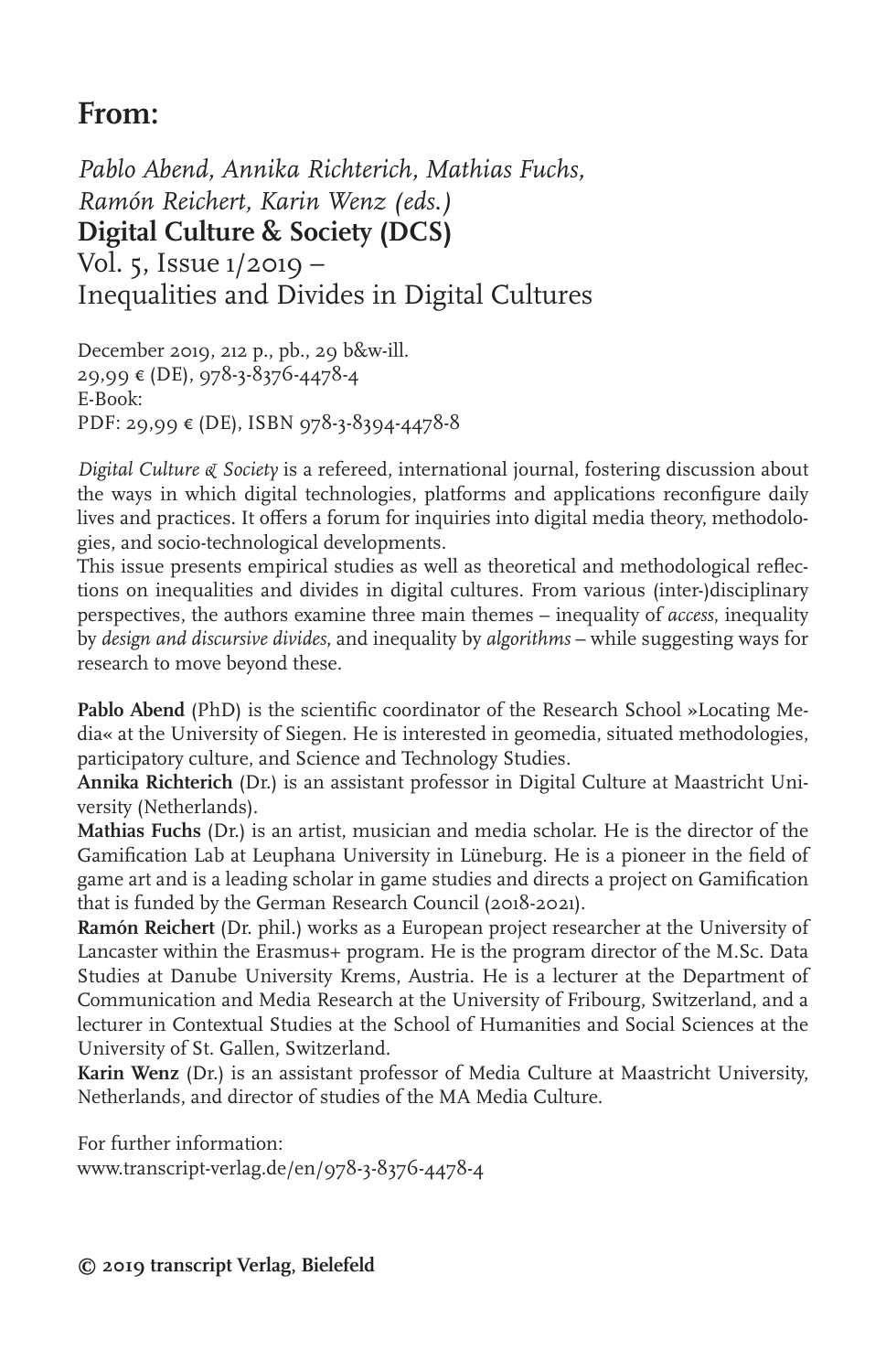# Content

#### Introduction

Inequalities and Divides in Digital Cultures *Annika Richterich and Pablo Abend* 5

I Case Studies and Field Research

#### Big Data Biopolitics

Computing Racialised Assemblages in Terrorist Watchlist Matching *Gary Kafer* 23

#### Accounting for Visual Bias in Tangible Data Design

*Gabby Resch* 43

The Political Economy of Cultural Memory in the Videogames Industry

*Emil Lundedal Hammar* 61

#### Slow Side of the Divide?

Older ICT Non- and Seldom-Users Discussing Social Acceleration and Social Change *Magdalena Kania-Lundholm* 85

#### Unpacking *El Paquete*

The Poetics and Politics of Cuba's Offline Data-Sharing Network *Steffen Köhn* 105

#### Refusing Shame and Inertia

A Mobile Heterotopia in a Migrant Camp *Natalie Dixon* 125

#### II Entering the Field

#### Mapping Wikipedia's Geolinguistic Contours

*Martin Dittus and Mark Graham* 147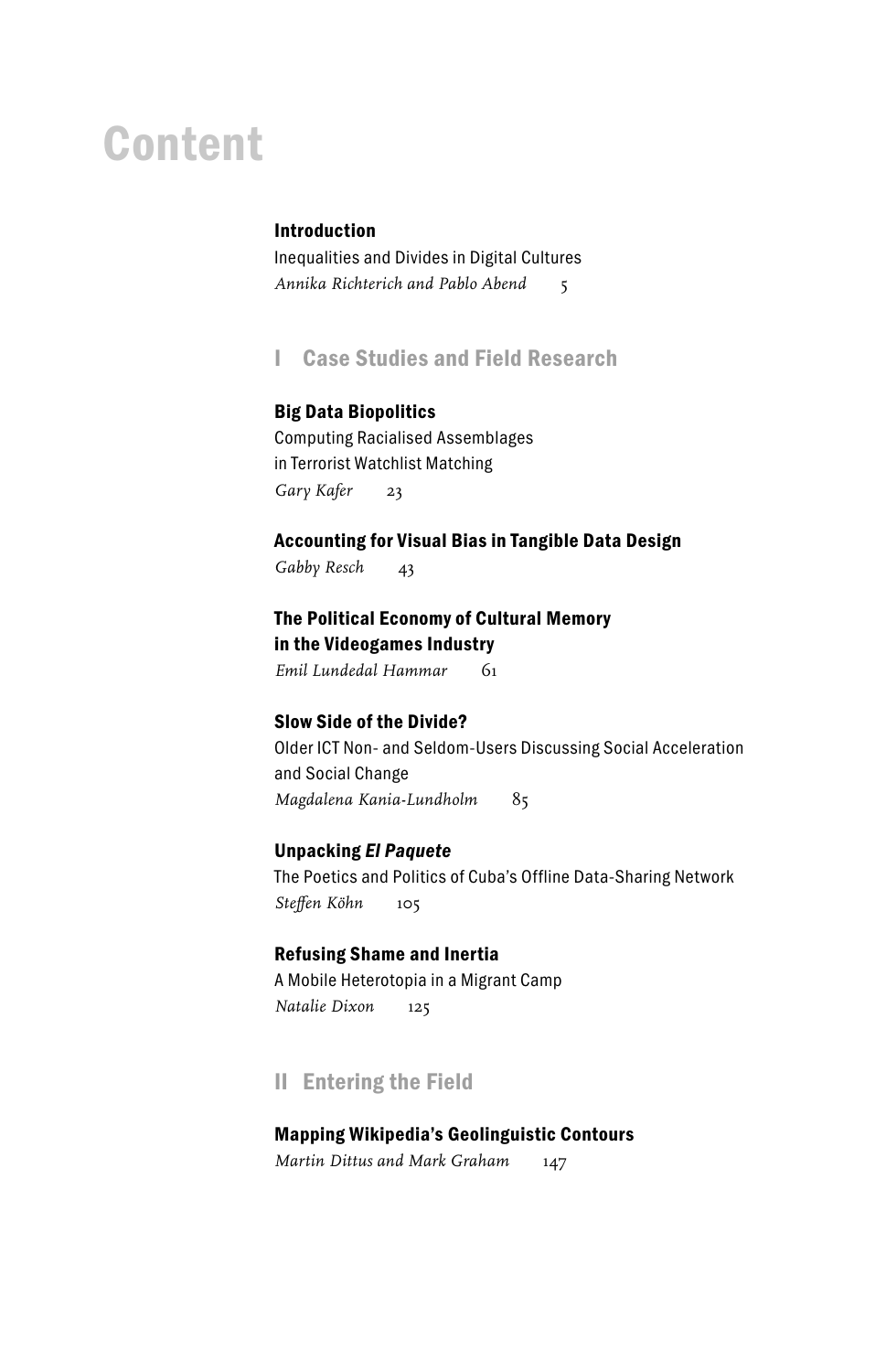#### *TouchOn/TouchOff*

Mobile Media Art and Digital Wayfari'ng: Creative Practice Ethnography into Regional Working Mothers' Commuting Practices *Klare Lanson* 165

## Technology and In/equality, Questioning the Information Society

(Almost) 20 Years Later *Flis Henwood and Sally Wyatt* 183

#### III In Conversation with …

#### Global Data Justice

*Linnet Taylor in Conversation with Annika Richterich and Pablo Abend 197*

Biographical Notes 211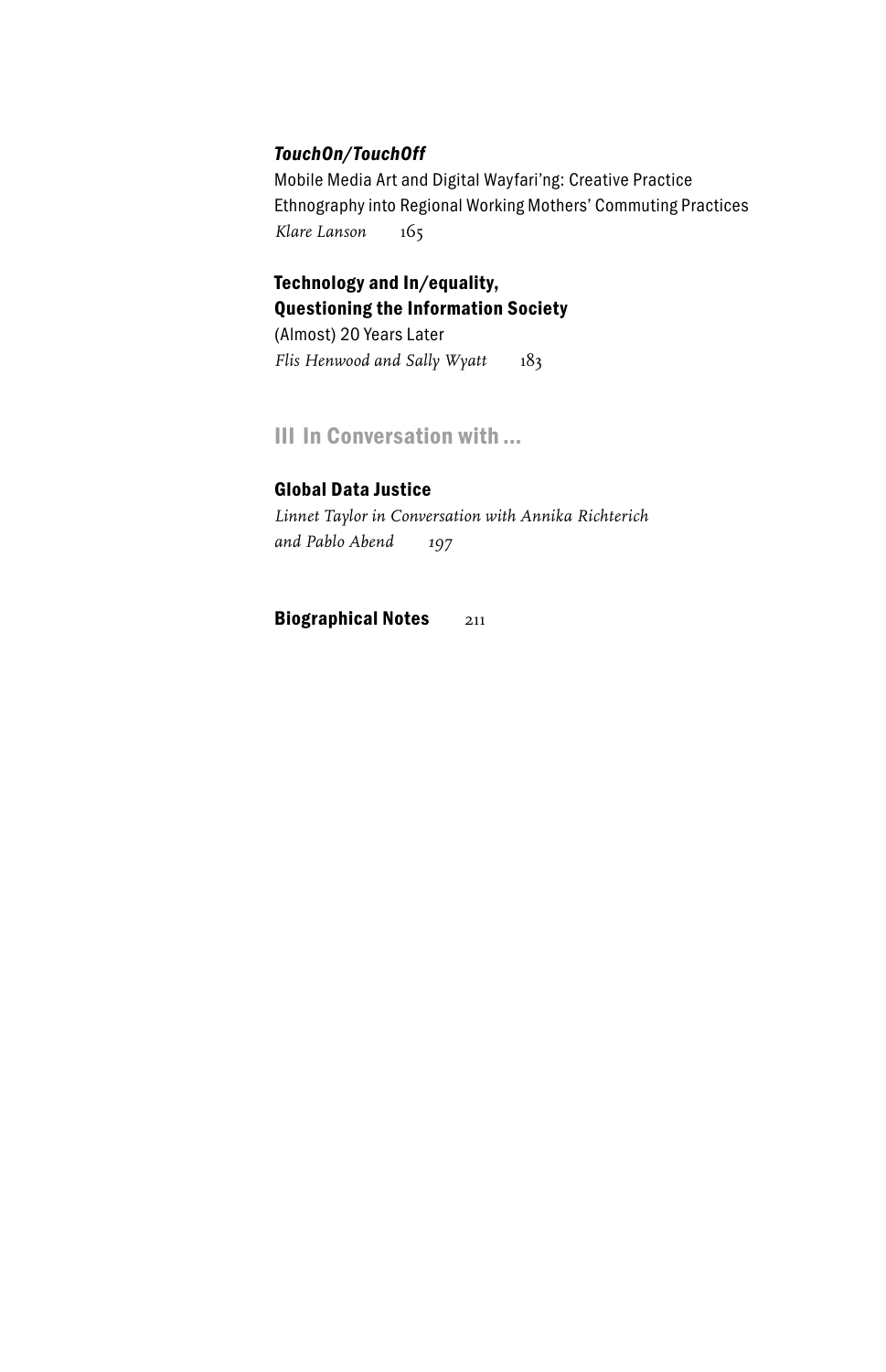## Introduction Inequalities and Divides in Digital Cultures

*Annika Richterich and Pablo Abend*

If you live in a neighbourhood categorised as "low income," you are more likely to encounter online advertising for high-interest loans (Newman 2014; Miller 2015). If your name is considered popular among black people, individuals searching for you online may see arrest record advertising more frequently (Sweeney 2013). If an online advertising system classified you as woman, you are less likely to receive job advertisements for high-income positions (Datta, Tschantz, & Datta 2015: 102). We could considerably expand this list of technological biases and their detrimental, discriminatory effects. Some of the mentioned examples may have been partially tackled by now (Hauser 2016), but new ones are surfacing almost every day.

These examples from the online advertising sector illustrate a point that one might consider well established: digital media and platforms suffer from biases; they perpetuate societal inequalities and divides. Media and science/technology scholars, among others, have long stressed that technology is not neutral (see Ferguson 1974; Kranzberg 1986; Franklin & McNeil 1988; Wyatt et al. 2000) but is structurally similar to, or even embodies, forms of authority and power (e.g. Winner 1980). Yet, while the argument that "[t]echnology is neither good nor bad; nor is it neutral" (Kranzberg 1986: 545) may seem like common sense by now, its validity and significance had to be defended again and again – even in recent times.

Digital technologies have been, to some extent rightfully, lauded as means for tackling disparities in information access, skills acquisition, cultural or political engagement and economic participation. Besides, online platforms such as Twitter or YouTube support individuals and groups in calling attention to discrimination and societal issues. Yet, the opposite is true, too: digital technologies in turn assert and reinforce pre-existing inequalities and foster new ones. More importantly, these disparities may affect individuals and groups in harmful ways. Therefore, when speaking of "inequality/inequalities" in digital cultures, we suggest an understanding of the term that re-highlights a point made by Wyatt et al. (2000). In their edited volume *Technology and In/equality*, the authors argue that "[f]or there to be inequality, there have to be both difference and disadvantage" (2000: 5). Thus, the term does not only refer to imbalances in how users may access or use digital technologies and content. It also critically addresses that these differences disadvantage certain users, while privileging others.

Therefore, this issue of the *Digital Culture & Society* journal discusses the following: first, how do digital technologies and platforms perpetuate and (co-)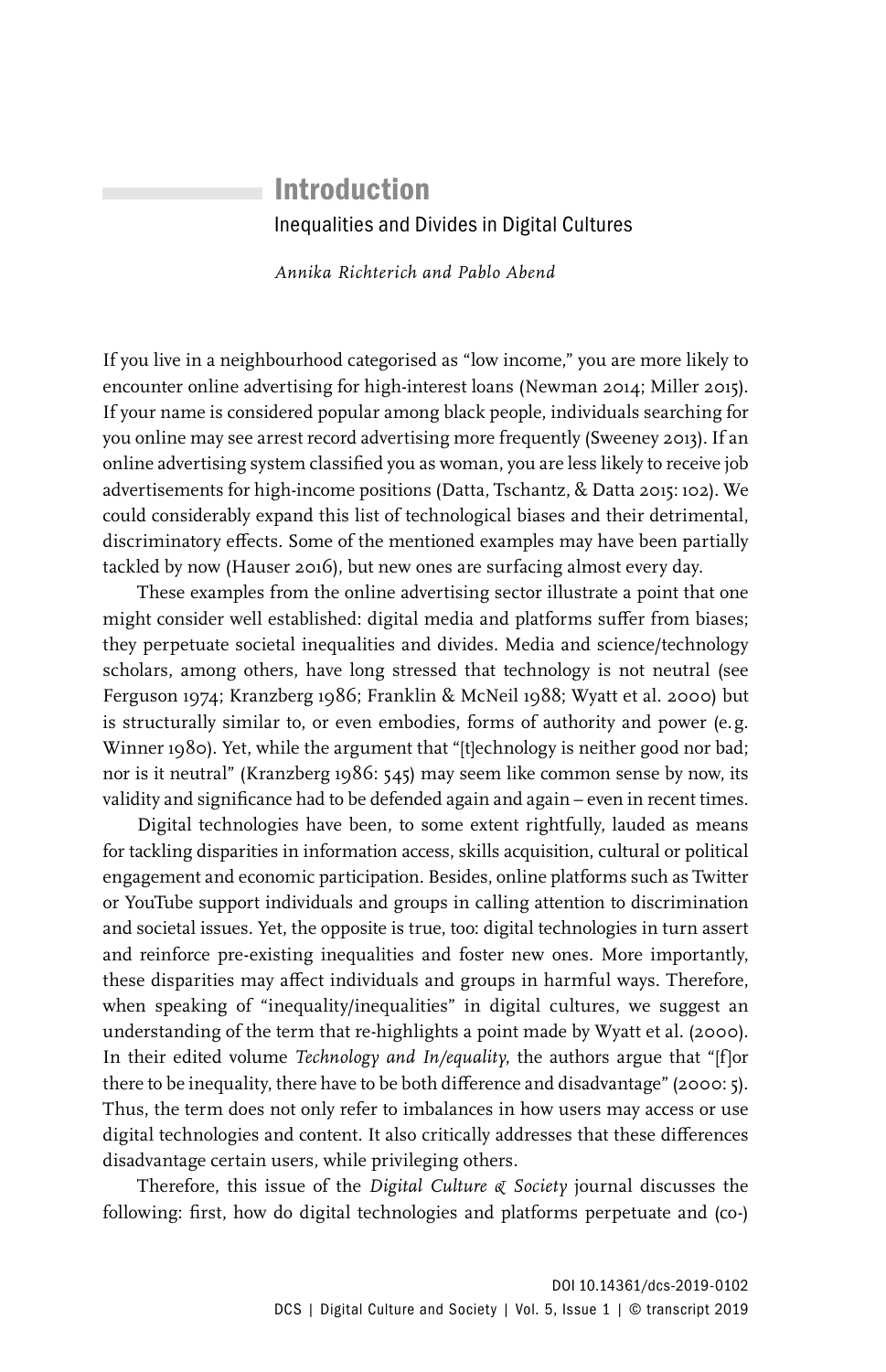produce inequalities and divides? And second, in what ways are these disparities disadvantageous, harmful and discriminatory for certain individuals and groups? As technologies do not simply (read: deterministically) bring about negative or positive effects, we are particularly interested in the socio-technical assemblages (see e.g. Kitchin 2017) emerging around digital inequalities. In consequence, this issue scrutinises the emergence of, for example, unequal access conditions, skills distribution and algorithmic biases. At the same time, it pays attention to users' agency. Thus, it also examines how individuals and users may resist and counter techno-social biases and inequalities. These points do not present an exhaustive list, e.g. neglecting questions of media representation to some extent (see Sloan & Mackay 2007; Hill & Shaw 2013). Yet, the issue introduction focuses on the following three themes, as we consider these as historically and contemporarily influential starting points to reflect on digital inequalities:

- Inequality of access
- Inequality and algorithms
- Inequality by design and discursive divides

Among others, Robinson et al. (2015) emphasise that emerging "digital inequalities" should not be conceptualised as detached, mere technological issues. Instead, digital inequalities are contingent on, embedded in and relevant to social, political and economic ensembles. They may be associated with factors such as diverging skills and media literacy, unequal access due to political restrictions or economic conditions. In this sense, one also needs understand them in relation to "[…] traditional axes of inequality such as race, class, and gender" (Robinson et al. 2015: 569).

With regard to digital technologies, "inequality/inequalities" tend to be entangled with the notion of the "digital divide" (Selwyn 2002; Van Dijk & Hacker 2003; Warschauer 2004; Ragnedda & Muschert 2013). As we will examine in the following section, initially, relevant debates focused especially on issues of unequal access as well as on their geopolitical, economic implications and causes.

#### Inequality of Access

Inequalities have often been addressed as geographically uneven distributions of information and communication technologies (ICTs). Initially, the discussion of the digital divide focused on accessibility and therefore circled around the question whether (and where) people *have or do not have* access to ICTs. This is a highly material perspective and puts an emphasis on general access to and possession of technologies, as well as usage opportunities (Van Dijk 1999). This was basically done according to a yes/no logic. With internet access spreading at least in Western countries, research moved away from this binary understanding of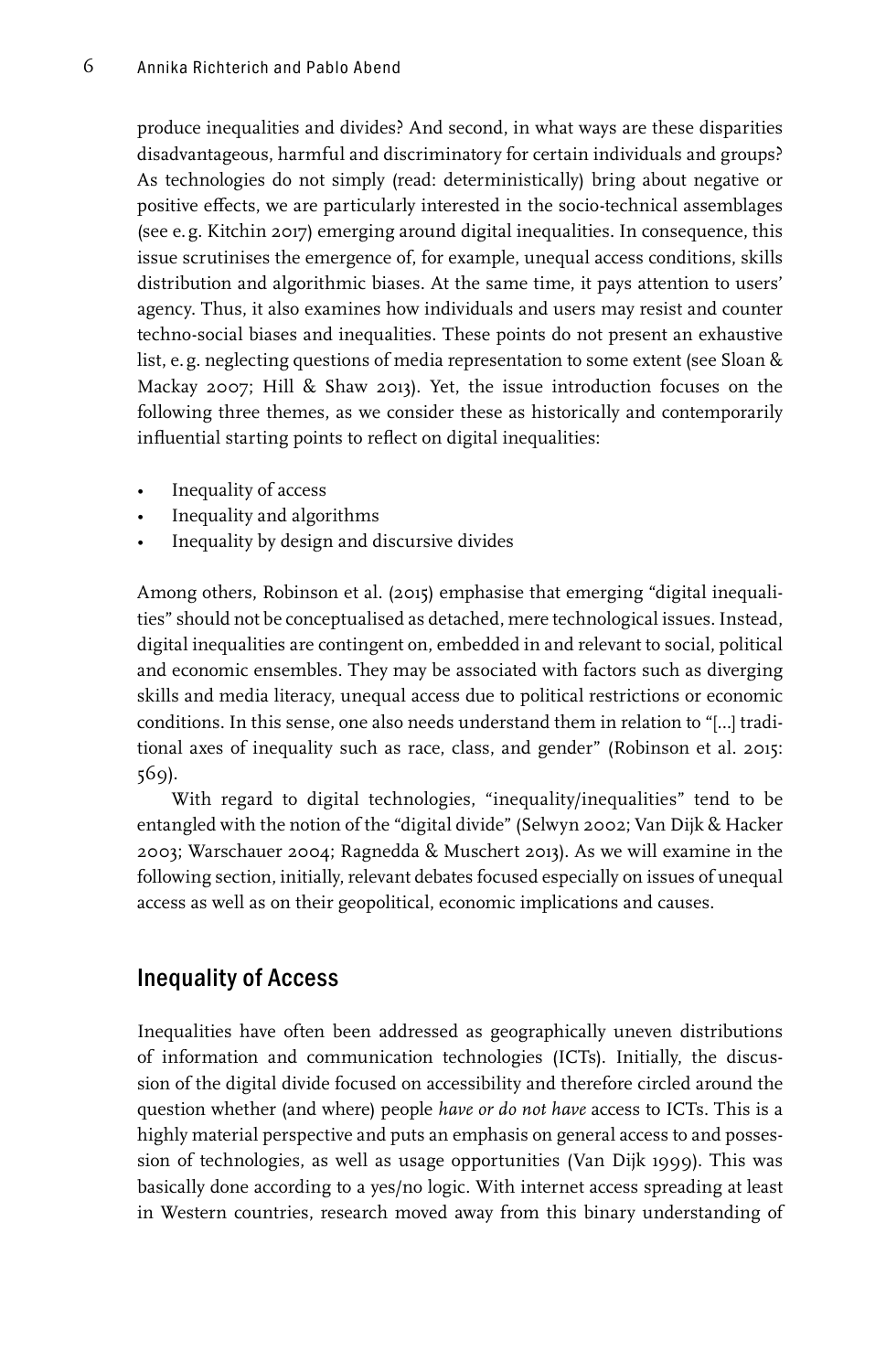accessibility (Warschauer 2004; Hargittai 2008). As stated by Thomas and Wyatt, "[a]ccess is not the only problem" (2000: 21). While missing technological infrastructure is yet an issue on a global as well as on a local scale, e. g. in rural areas, inequalities were also seen as more than mere matters of (technical) accessibility. The question is not only whether someone has access to digital technologies but: "Who, with which characteristics, connects how, to what?" (Hilbert 2011: 727). Therefore, Ragnedda & Muschert (2013) still acknowledge research into unequal access in their description of the digital divide, but they also take into account additional factors such as demographic and socio-economic factors including income, education, age and gender, as well as infrastructure, products and services. The authors propose to link research results focussed on access to a wider understanding of the digital divide and also ask to apply classical approaches of the sociology of stratification in order to explore how existing social inequalities are replicated, as well as newly created in technology use.

With ICT use spreading, research moved from a focus on the distribution of access to investigating differences in the usage of technology in greater detail. Van Dijk and Hacker (2003) identified several what they called "usage gaps." A usage gap can arise not only because of a lack of (material) possession, but also because of missing experience and inadequate digital skills in dealing with technologies. Even when saturated with ICTs (the authors present the statistics using data from the United States and the Netherlands), there are gradual but significant differences among people with different demographics, especially age and gender is a significant factor, while education seems to play a minor role. In order to close these usage gaps, the authors conclude that producers and designers should focus on elderly people, women and ethnic minorities.

General usage gaps within populations can be studied using large datasets covering the distribution of use as well as the demographics of the users. In order to get a detailed view of individual differences in use within certain groups, research which connects infrastructural approaches with inquiries into the mundane routines and emerging media practices seems promising. These rather qualitatively oriented studies also bring forward insights into how people work around inequalities of access and how they deal with the absence of the necessary infrastructural means to connect. Ethnographic inquiries into the media use of people in African countries and Latin America show how mobile infrastructures emerge bottom-up which connect distant places through the constant movement of people, data and things. Without wanting to romanticise, it also has to be acknowledged that divides and inequalities in access lead to workarounds and the creative misuse of technology which can get stabilised and become an alternative infrastructure (e.g. Grätz 2013; Hobbis 2017; see also the article by Köhn in this issue).

In addition to the overall question of access to ICTs, there is also the issue of inequality of access to contents. Having the means to access a network, platform or service can mean different things in different locations, times or situations.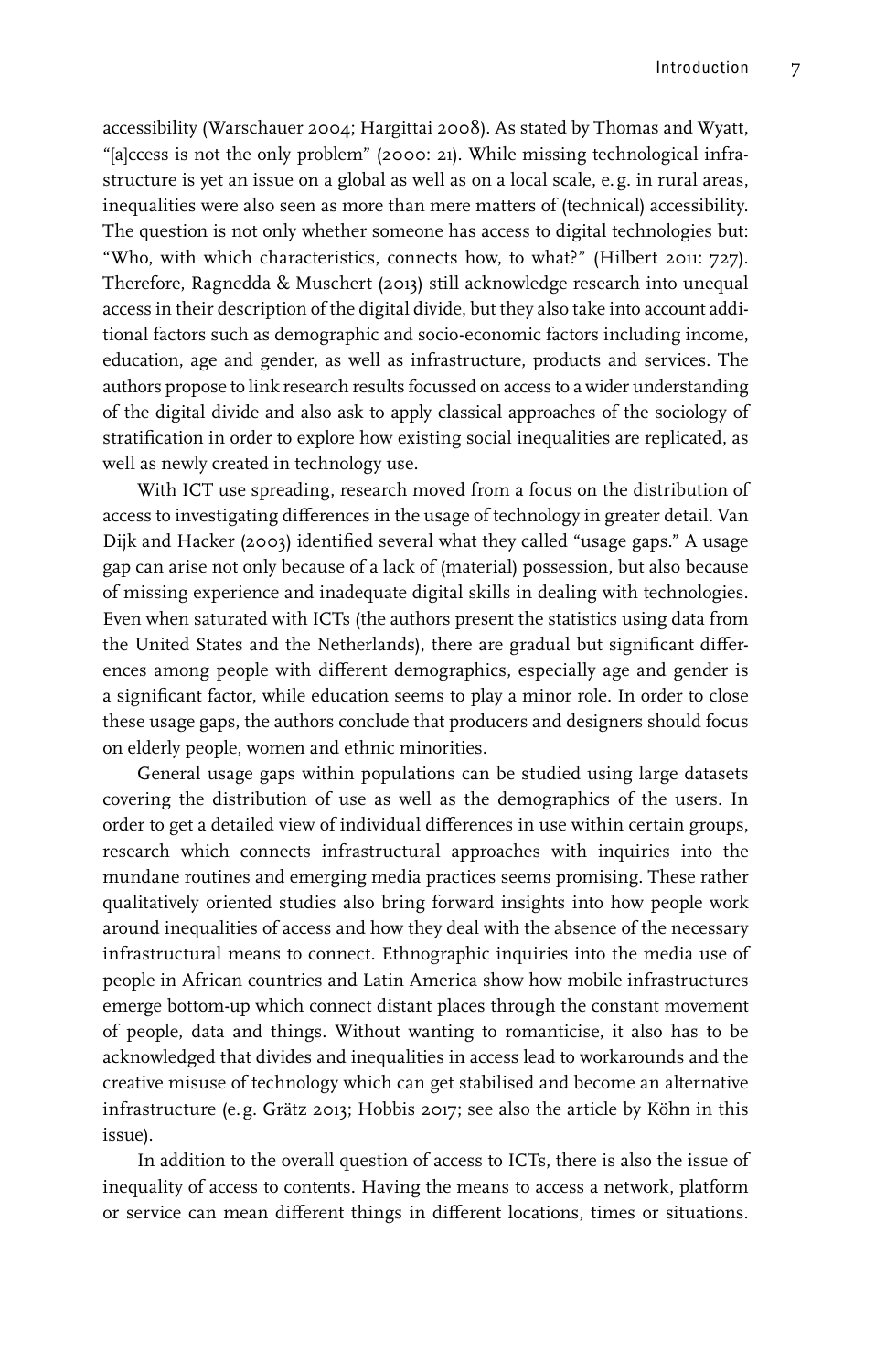Access is not access to all areas for everyone. Classification of users significantly influences how they are addressed online, which includes what content they may or may not encounter. Geographic locating is insofar still an issue here, since the exact location of information retrieval can change the selection and curation of contents in a dynamic temporal frequency. For example, through geofencing, certain content can be blocked based on the current location of users depending on the legal situation regarding the licensing of certain contents. Since licensing entertainment programmes is largely organised as a negotiation between content providers and national distributors, geofencing and geoblocking is used to regulate access to certain contents. Not being able to watch your favourite show on Netflix while in vacation might be annoying, but certain search results do not show up in different parts of the world because they are not in line with a restorative national interest, and the impacts on the world view of the users are much more subtle and serious.

This points to the power of the technology itself. In highly industrialised countries, end-users are increasingly tangled up in vertically organised digital geographies, or simply "stacks" (Bratton 2015), spanned by physical infrastructures, platforms, smart cities, networks of devices and logging, transmitting and reacting objects (Dodge & Kitchin 2011). This leads us to a question that has become increasingly pressing given the contemporary, everyday significance of algorithms and machine learning: How are inequalities and divides (re-)produced not by inequality of access, or by the use of technology but by the protocols of digital media themselves? What happens to the dictum "to classify is human" (Bowker & Star 1999: 1) when processes of datafication are increasingly automated, and information is algorithmically selected, ranked and curated?

#### Inequality and Algorithms

When using digital devices and accessing platforms, individuals' behaviour online is nearly constantly documented and quantified. Such "big data" are used to classify and rank users: according to their alleged skills and abilities, consumer habits, job performance, credit history or behaviour in public. Statistical models are supposed to indicate individuals' probability to succeed in a job, shop for certain items, pay off a loan or commit a felony. Besides, obvious surveillance "Data[i]fication" (see e.g. Van Dijck 2014; Broadbent & Lobet-Maris 2015) transforms individuals into commodities. Users are reduced to "data fumes" (Thatcher 2014), and their (economic) value is determined by what is considered their digital footprint.

The unfolding "technological unconscious" (Thrift 2004) is relevant because classifications made by algorithms do not only influence how we perceive and see the world (see the following section). Instead, they also have a bearing on how we are seen and treated by others. These classification systems show a "material force" (Bowker & Star 1999: 3) affecting individuals' situation quite concretely. Yet,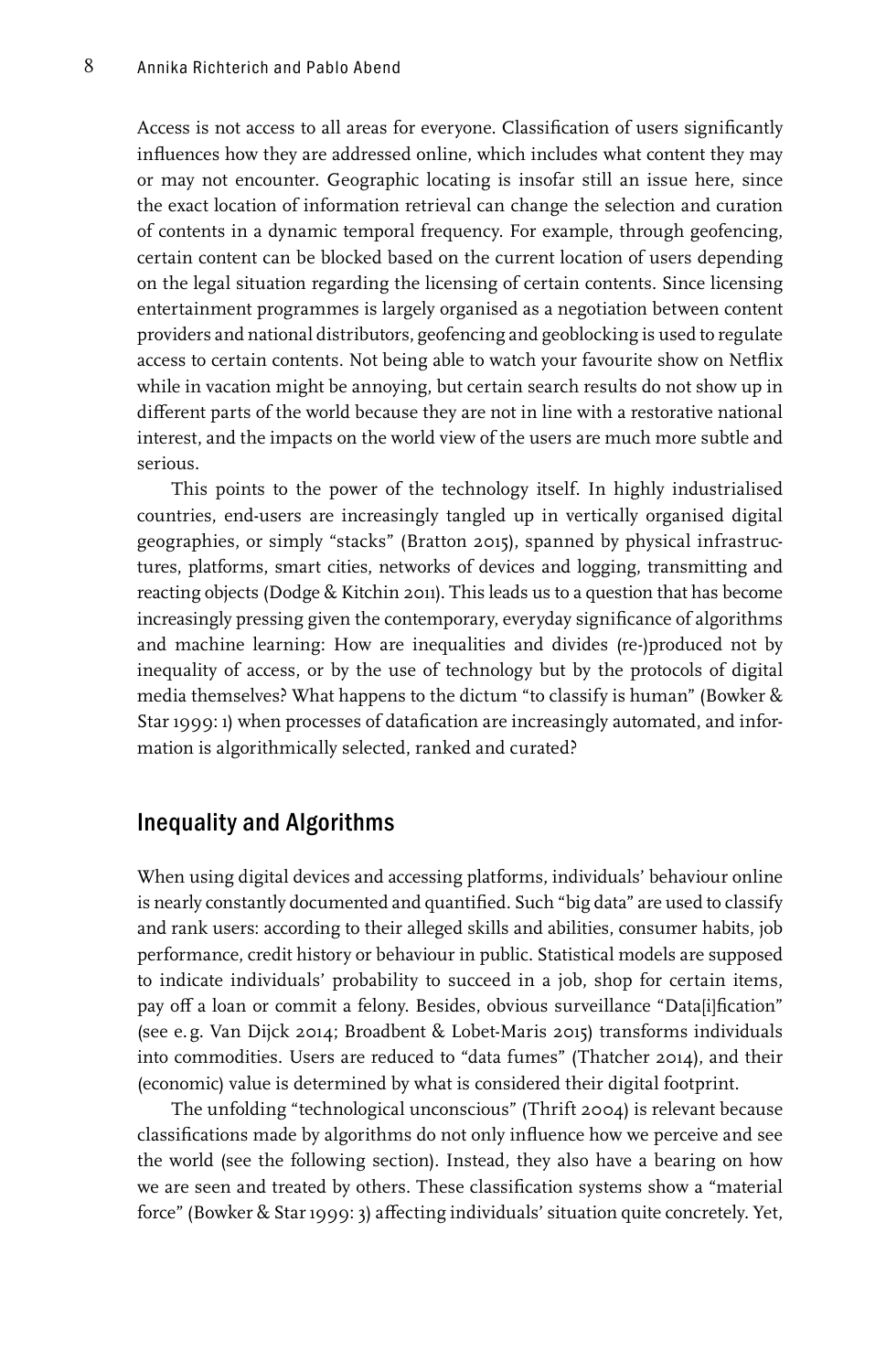their (all too often problematic) underlying assumptions and procedures remain largely invisible.

This does, for example, apply to online advertising of various products and services, ranging from aforementioned loans to job advertising. But one should also consider other domains, such as software and artificial intelligence (AI), meant to guide company's recruitment. For instance, from 2014 until 2018, the tech and e-commerce corporation Amazon.com Inc. developed and employed a recruiting tool which turned out to discriminate against women. One of the reasons for this was that "[…] Amazon's computer models were trained to vet applicants by observing patterns in resumes submitted to the company over a 10-year period. Most came from men, a reflection of male dominance across the tech industry" (Dastin 2018). The case hints at the relatively well-known, but still largely unresolved issue that AI is likely to inherit the biases of those data and procedures used in respective machine learning processes.

The consequences of such discrimination are profound. They do not only affect individuals but have implications for whole industries. As for instance, Hicks (2017) emphasises, with regard to the history of computing in Great Britain, it is not only a misconception that the field has been from the outset dominated by men (see also Abbate 2012). More importantly, they show in their historical examination that "[…] just as efforts to construct a new technocratic class floundered, so too did British computing. In consolidating a male-identified ideal for computer work, the government also whittled down the available pool for computer jobs" (Hicks 2017: 15). Such gendered labour shifts thus have economic repercussions. They are moreover, as we highlighted above, rarely separable from factors such as class, nationality and race.

Paying attention to racialised discrimination, Safiya U. Noble recently coined the term "algorithmic oppression" (2018). The author examines how online search engines and their classification systems discriminate individuals based on racial stereotypes. While isolated incidents are often shrugged off as "glitches" of the system, they do amount to more structurally persistent forms of marginalisation and discrimination. In this sense, Noble's concept of algorithmic oppression appears particularly relevant, as it foregrounds algorithms' discriminatory effects. It complements previous, academic and activist work on algorithmic bias (see e.g. Bozdag 2013; Bucher 2017; Gillespie 2017), also called machine bias (Angwin et al. 2016).

A major point of discussion in this context is the question of – human and/ or technological – responsibility and accountability. Many authors, among them Noble (2018), stress that machine bias is ultimately not simply a technological bias, as it is inherited from its creators, users and the data fed into the system. Others oppose that machine learning has reached a level of complexity where the programmer has only limited insights into how certain processes and conclusions are established (see e.g. Ziewitz 2016, on algorithms' "[…] alleged obscurity and inscrutability", and Ananny & Crawford 2018). The latter position opens question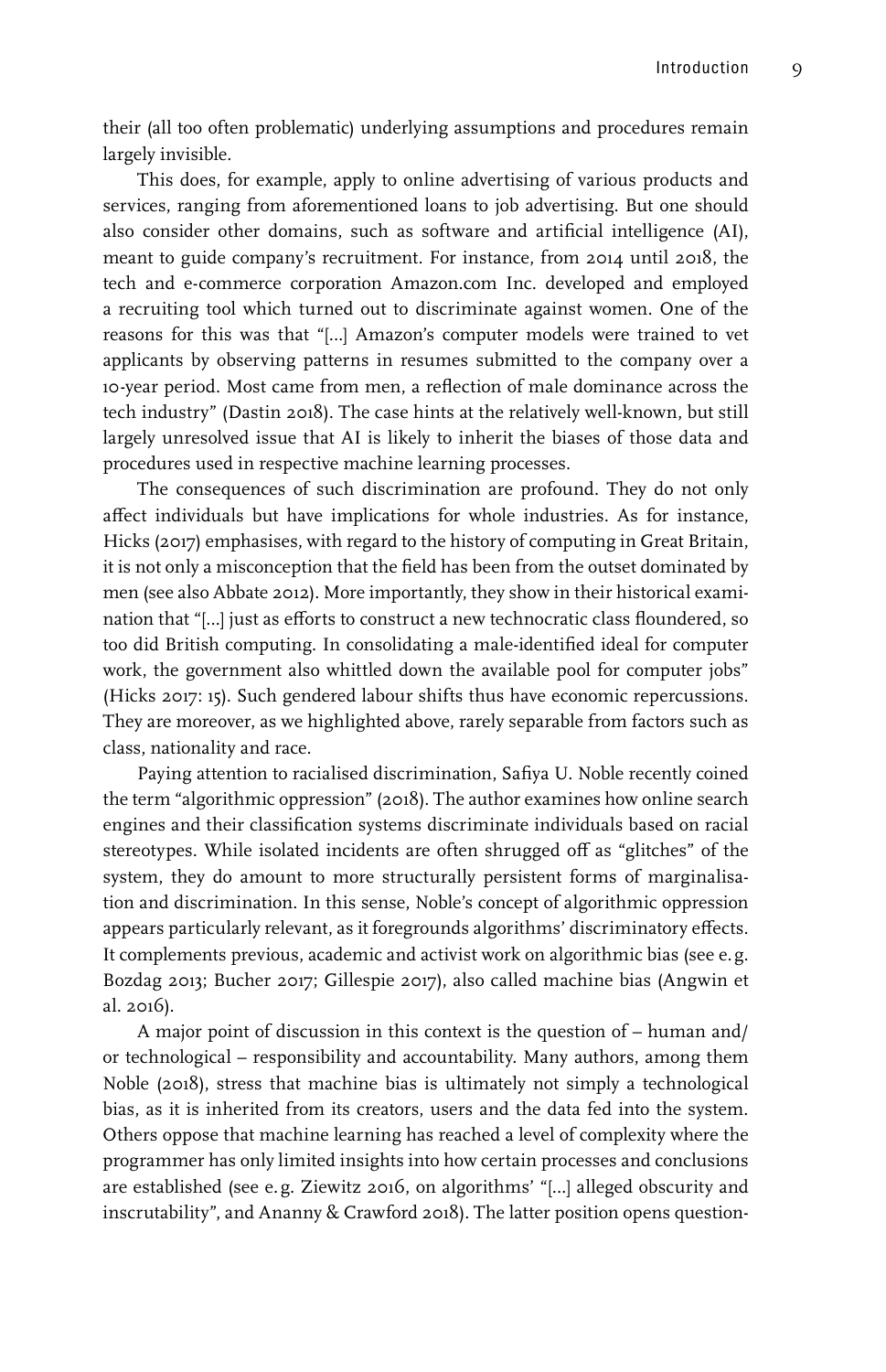able possibilities for hiding behind technologically black-boxed discrimination − while the black-boxing appears in fact largely human-made (see also Bucher 2018: 41ff.).

Though even if we were to (hypothetically) accept the argument for a moment, it seems especially surprising in which domains such allegedly opaque algorithms are meanwhile used.<sup>1</sup> In the United States, for example, automated risk assessment and produced scores are employed in the criminal justice systems: i. a. to estimate individuals' likeliness to commit another felony. Yet, as Angwin et al. (2016) show in a *Propublica* study, such risk assessment software, e. g. created by the company *Northpointe*, is flawed and leads to racial discrimination:

In forecasting who would re-offend, the algorithm made mistakes with black and white defendants at roughly the same rate but in very different ways. The formula was particularly likely to falsely flag black defendants as future criminals, wrongly labeling them this way at almost twice the rate as white defendants. White defendants were mislabeled as low risk more often than black defendants. (Angwin et al. 2016)

By pointing out fundamental flaws in automated risk assessment, the authors call attention to the risks and dangers of "outsourcing" decision-making to algorithms more generally. In doing so, their study also illustrates that machine bias is not simply a phenomenon which users have come to accept. Instead, resistance and activist engagement have emerged around related issues and problematic cases.

Civic resistance against problematic uses of algorithms can be described as variation of "data activism" (Milan & van der Velden 2016; Schrock 2016). Such a continuation of earlier "media activism" (Carroll & Hackett 2006) refers to activist practices which discursively and practically oppose how algorithms and related technology are used in contemporary societies. They may expose their flaws by technically investigating the implications of algorithms. And they call attention to these flaws and their implications, with the help of online platforms and social media. This type of activism can refer to one-time interventions by individual users. For example, in a YouTube video, two employees of an American electronics store demonstrated that the motion tracking software of a Hewlett-Packard laptop was not able to interact with either of them. As the concerned staff member, Desi Cryer, puts it: "I think my blackness is interfering with the computer's ability to follow me" (Zamen & Cryer 2009). Activist engagement with algorithmic discrimination may be more continuous and institutionally embedded though too. In Germany, for example, the hacker collective Chaos Computer Club has

<sup>1</sup> As also Ananny and Crawford suggest: "If a system is so complex that even those with total views into it are unable to describe its failures and successes, then accountability models might focus on the whether the system is sufficiently understood – or understandable – to allow its deployment in different environments, whether more development time is needed, or if the system should be built at all." (2018: 984−985)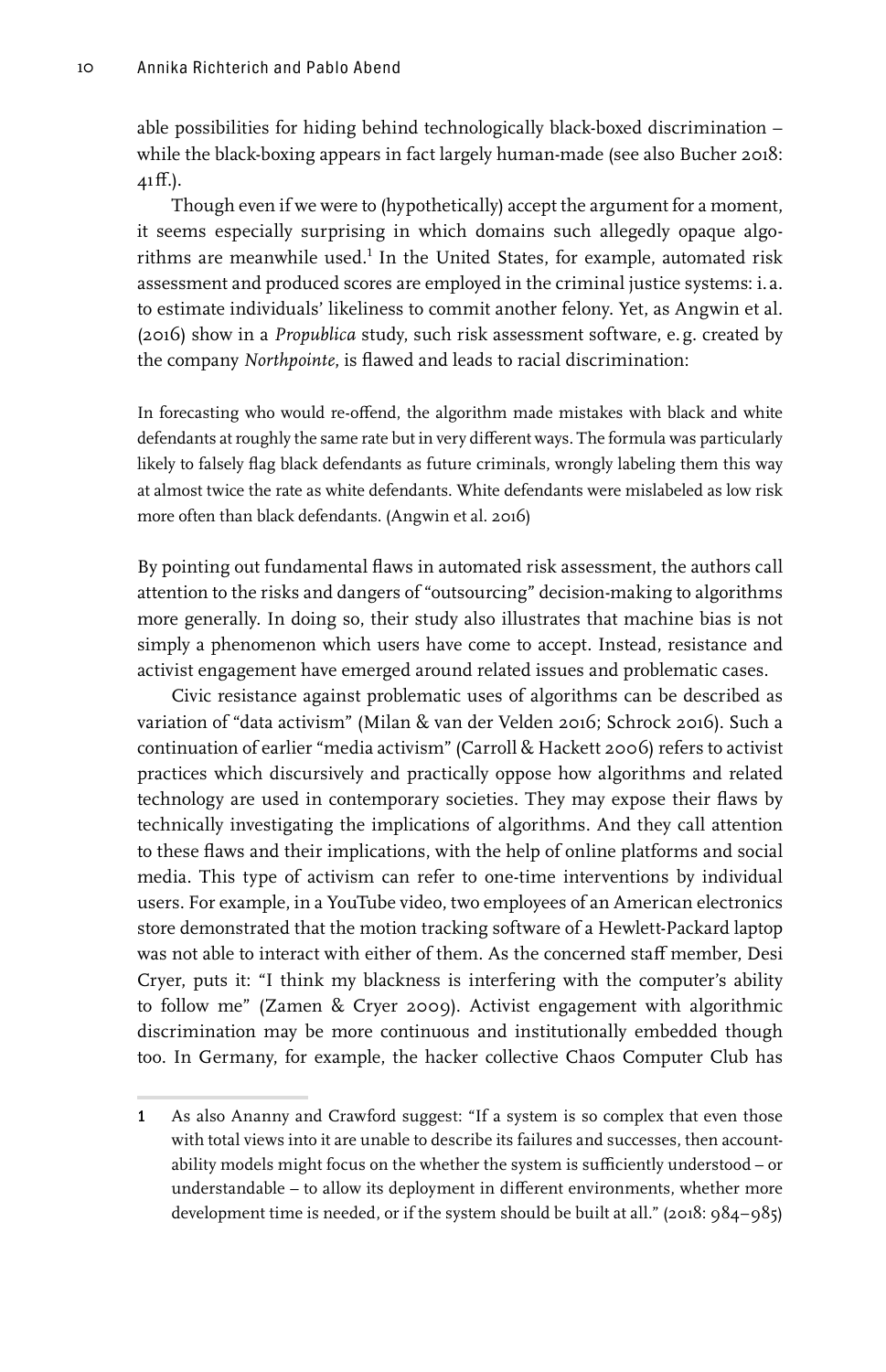established itself as important, civic association engaging with tech-political developments and shedding light on "[…] technical and societal issues, such as surveillance, privacy, freedom of information, hacktivism, data security […]" (Chaos Computer Club n.d.).

These types of civic engagement emphasise a point made also by Bucher (2018). We may "[…] live algorithmic lives. Life, however, is not blindly controlled or determined by algorithms. Nor are we simply victims of an ever-expanding artificial intelligence" (Bucher 2018). At the same time, the author also considers that algorithms can have harmful effects. She specifically highlights the issue "[h]ow we are positioned and addressed as objects of algorithmic attention" (Bucher 2018: 155). This question also leads us to the third theme crucial for examining inequalities and divides in digital cultures. In the following section, we will focus on the content that users may or may not encounter on online platforms – partly due to algorithmic curation.

#### Inequality by Design and Discursive Divides

Internet and tech corporation use data mining and automated classification, among other things, to present users with content that corresponds to their commercial interests. One might want to refrain from calling this "user-relevant content," as it buys into the narrative that such targeted content is supposed to be in individuals' interest. It is only aimed at being of interest for the user to the extent that this fulfils corporate goals – such as a higher likeliness of users to engage with a post, click on an advertisement and/or buy products. In an effort to foster participation and consumption, most social media platforms have come to function according to the principle "What you saw is what you get." Of course, this is not the only criterion: users' geolocation (see also the previous section), indicated interests, demographic data and other factors are vital too.

Users are shown posts or advertising – e.g. on their Instagram feed or Facebook timeline – which are assumed to match interests deduced from previously accessed or shared content. Social platforms curate and offer content according to criteria considered likely to attract users' attention and facilitate interaction. Two terms have been especially influential in this regard: filter bubbles and echo chambers. Both closely relate to earlier theories of homophily (see e. g. McPherson et al. 2001). Several authors have cautioned against the emergence of "filter bubbles" (Sunstein 2006; Pariser 2011; Bozda 2013). The phenomenon is particularly notable on social media and, according to Pariser, "[…] invisibly transforms the world we experience by controlling what we see and don't see" (2011: 82).

The idea is closely related to the "echo chamber effect" (Sunstein 2001, 2018; see also Barberá et al. 2015), resulting i. a. from social media's content curation. It refers to social networks acting as closed systems in which existing beliefs are amplified or reinforced, while dissenting views are subdued. In this sense, social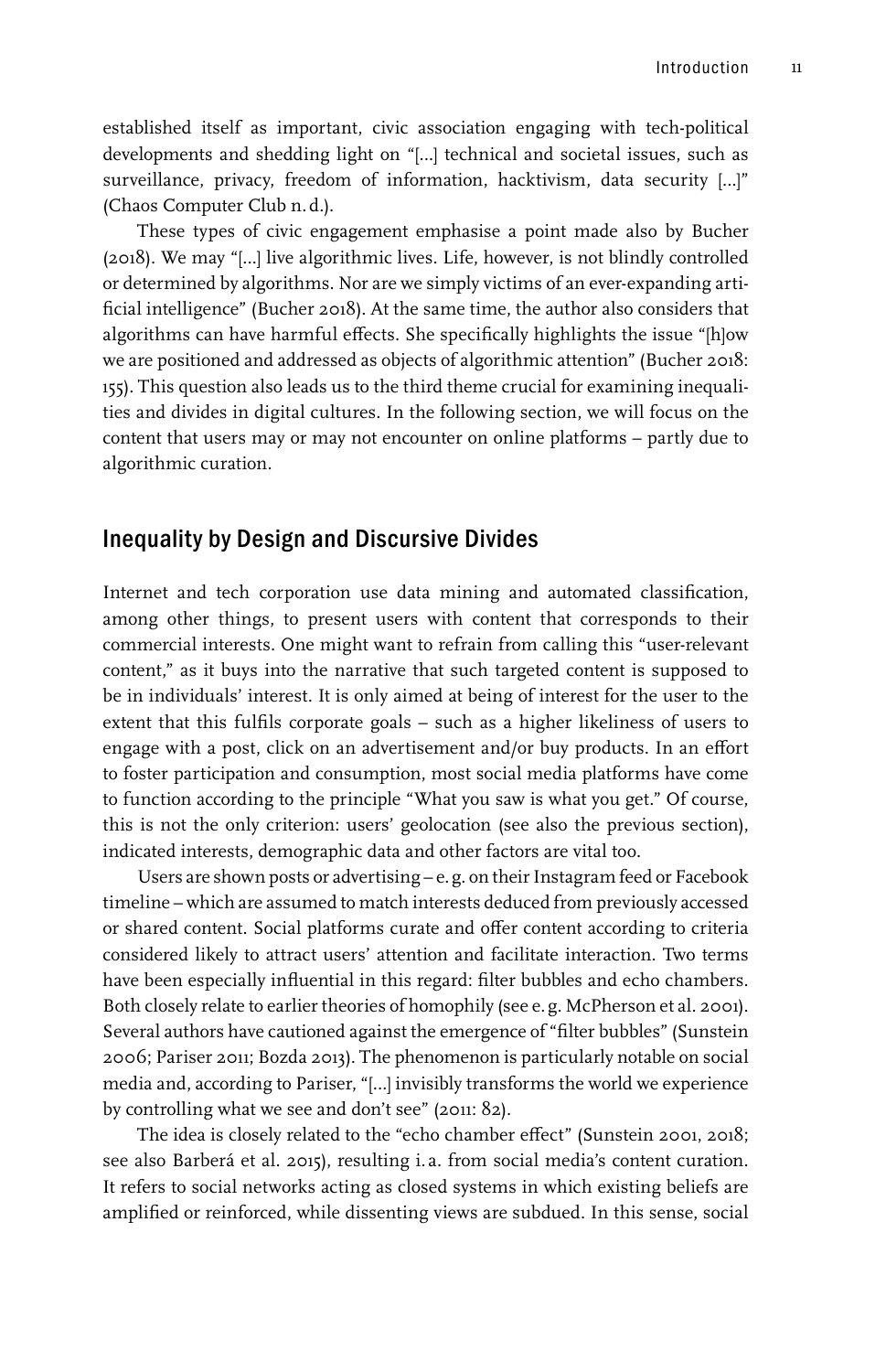media echo chambers were discussed as potential causes of discursive divides between groups characterised by different opinions, interests or attitudes. Some authors have argued that a lack of exposure to diverse arguments may lead to intellectual isolation and polarised citizenry (Sunstein 2001). It has been controversially debated though to what extent such echo chambers are indeed evolving on social media, what role users themselves play in this and if this development is problematic.

In the first place, it has been questioned whether social media reduce encounters in which users experience disagreement, compared to face-to-face communication (Barnidge 2017; see also Bakshy $^2$  et al. 2015). Based on a study of 150 million tweets on political as well as nonpolitical issues, Barberá et al. "[…] observed considerable variation across time periods and topics in the extent to which conversations on Twitter were politically polarized. This suggests that some previous studies may have overestimated the degree of mass political polarization" (2015: 1539). Moreover, the original idea of (social media) echo chambers was criticised for its tech-deterministic tendency (Rieder 2012). Several studies (Bakshy et al. 2015; Yang et al. 2017) emphasised that the users' filtering and selection practices play a crucial role in selective content exposure. This issue is also stressed in studies concerning the anti-vaccination movement and an information-seeking behaviour that largely focuses on confirming pre-existing misconceptions (Zummo 2017). Moreover, others argued that being confronted with opposing opinions does certainly not warrant that one may change the own position – in fact, the opposite may be true (Yardi & boyd 2010).

Concepts such as social media filter bubbles and the echo chamber effect are hence relevant for inequalities and divides in digital cultures for multiple reasons. First, in terms of inequalities, they indicate that users of the same platform will by no means encounter the same content. Rather, content is tailored to their profiles, aimed at optimising their value for respective companies and their (advertising) customers. Thus second, in terms of divides, since users may be unlikely to ever encounter and engage with certain content, the risk of isolated spheres of information exchange and debate emerges.

Returning to Wyatt et al.'s argument "[f]or there to be inequality, there have to be both difference and disadvantage" (2000: 5), differences regarding the content users encounter clearly exist. Yet, the disadvantages remain to be explored. These involve, for example, that (vulnerable) individuals are increasingly exposed to advertising taking advantage of their situation. High-interest loans for individuals classified as low income are one possibility. But more recent developments, such as Amazon's patented voice analysis technology for detecting sickness or depression, also enable insights into users' physical and mental health – resulting in advertising for medication and health-related products (Brodkin 2018).

<sup>2</sup> At the time of the article's publication, the author was employed at Facebook Inc.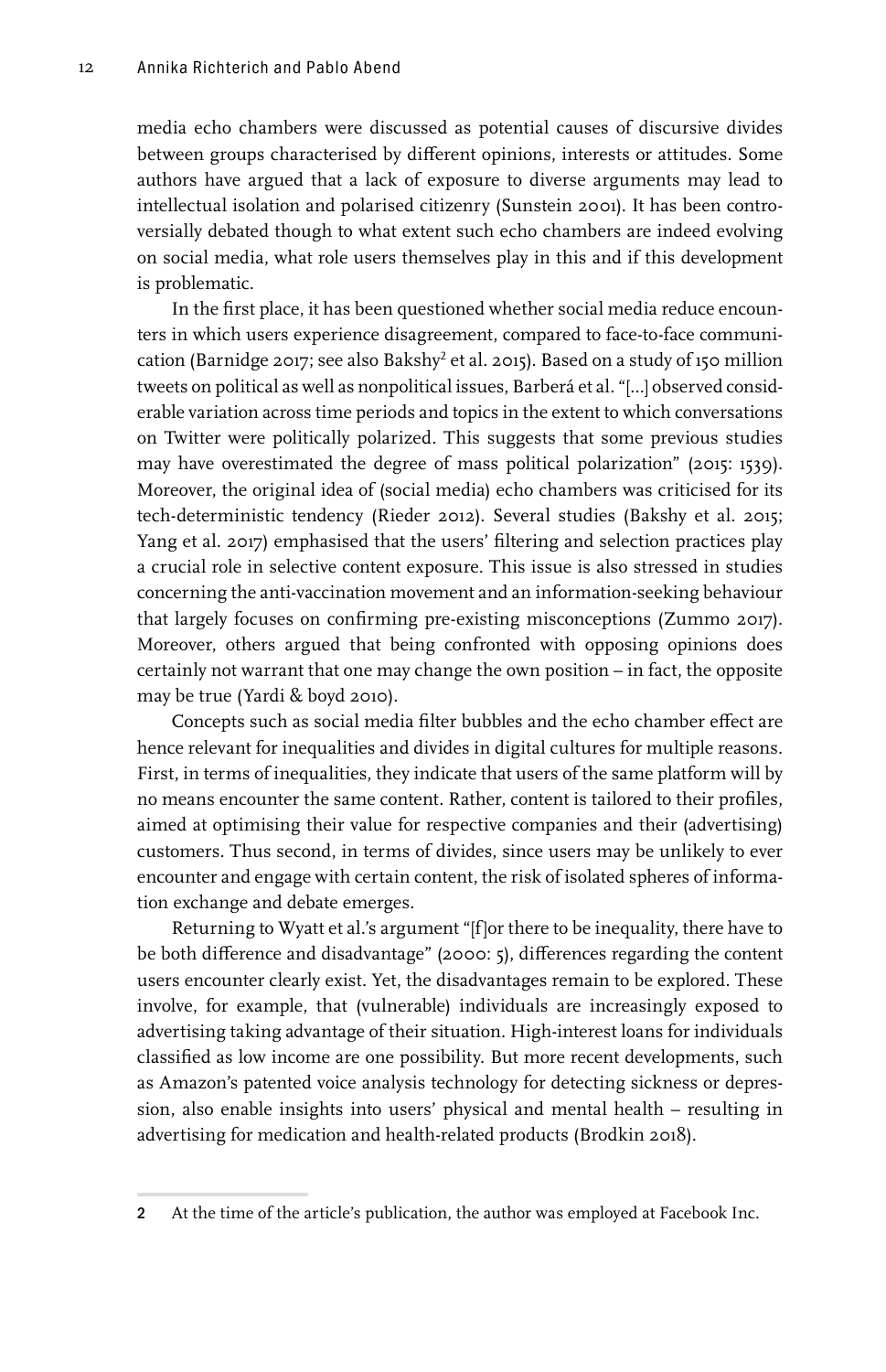Responding i. a. to these risks of datafication and algorithmic content curation, the idea of *data justice* has increasingly attracted attention (Dencik, Hintz, & Cable 2016; Taylor 2017). As Taylor argues, "[t]he various framings of data justice proposed since the advent of big data indicate that around the world, scholars and policymakers are attempting to reconcile principles of social justice with the reality of datafication" (2017: 12). According to the Taylor's own framework, data justice should consider three main pillars: (1) visibility, dealing with both privacy and representation; (2) engagement with technology, involving the "freedom to control the terms of one's engagement with data markets"; and (3) non-discrimination, i. e. possibilities for identifying and countering bias as well as the freedom of not being discriminated again based on those (2017: 9ff.; see also the interview with Linnet Taylor in this issue).

Certainly, commercial interests are not the only factor to consider in this context. In 2017/2018, particularly data-driven, political campaigning was in the public spotlight: notably due to the Cambridge Analytica scandal (Cadwalladr & Graham-Harrison 2018). While product advertising may "only" persuade users into buying certain items or services, political advertising may affect their voting behaviour. It is contested though if social media analytics and political advertising, placed by companies such as Cambridge Analytica Ltd. (CAL) and its British parent firm SCL Elections Ltd., were indeed able to nudge users into voting for certain parties/candidates (Baldwin-Philippi 2017; Karpf 2017). Nevertheless, CAL's "dirty politics" (Milan & van der Velden 2016: 1) fed concerns and anxieties among voters and (some) politicians alike. Ultimately, these boiled down to the issue: "What if your political opinions are not actually yours?" (Wetherell 2018). On the one hand, a better understanding of differences in users' access to content and opinions is therefore urgently needed. On the other hand, insights into the actual effects of such differences are scarce – and such insights need to distance themselves from assumptions based on corporate claims or commercially driven studies.

We have already stressed that neither filter bubbles nor echo chambers are mere technological phenomena. Instead, corporate interests but also social dynamics and users' preferences play a decisive role. In addition, one should also take into account governmental interventions. Filter bubbles and echo chambers refer to socio-technical developments questioning to what extent users (do not) get to see content that would be in their personal and societal interests. In other cases, it is undeniable that the content shown to users is inherently biased. It is well-known that countries such as China, in collaboration with respective corporations, censor the content users may encounter when accessing Google from their territory (O'Rourke et al. 2007).

But also recent political developments in Europe should not be overlooked: for example, the Copyright Directive with its controversial Articles 11 and 13, also called "link tax" and "upload filter," was considered as a potential source of censorship. The directive, which has meanwhile been approved in slightly adjusted form,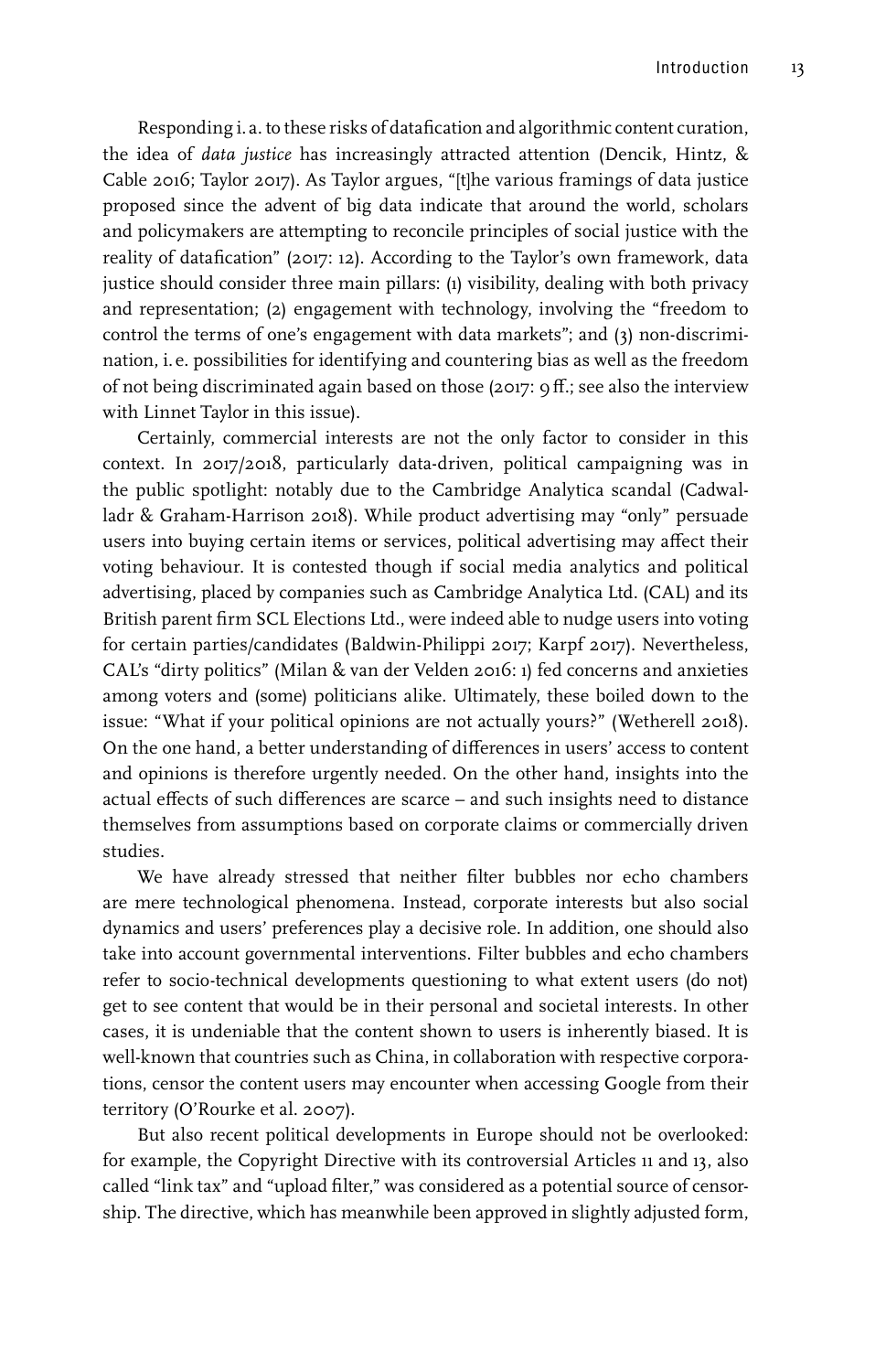has been harshly criticised by tech pioneers and media scholars. In particular, Article 13 has been described as development that "[…] would mandate Internet platforms to embed an automated infrastructure for monitoring and censorship deep into their networks" (Cerf et al. 2018). Hilty and Moscon moreover argued that it "[…] entails serious risks of contrasts with the [European] Charter of Fundamental Rights as well as with copyright exceptions" (2017: 4). Such developments also indicate that not only corporate interests and users' practices, but also policy developments are crucial for understanding the accessibility and data-driven, automated curation of digital content.

Referring back to the three themes highlighted in this introduction, i. e. inequality of access, inequality and algorithms and inequality by design and discursive divides, the papers included in this issue scrutinise inequalities and divides in digital cultures from empirically informed perspectives. The articles under the section "Case Studies and Field Research" discuss pertinent issues based on qualitative approaches. Gary Kafer interrogates the logics of American terrorist watchlist screening. The author highlights how digital inequities result from specific computational parameters. The paper focuses on Secure Flight: an automated prescreening program by the U.S. Transportation Security Administration aimed at identifying low- and high-risk airline passengers through namematching algorithms. Gabby Resch examines the conditions and current limits of data engagement, with particular regard to issues of data literacy and access. The article presents the results of a design study, involving interviews with blind and visually impaired persons. Emil Lundedal Hammar pursues a materialist approach to contemporary digital memory-making in video games. Drawing on semi-structured qualitative interviews with European, Asian, and North American developers of historical games, the author argues that materialist and cultural aspects of videogame development reinforce existing mnemonic hegemony. Magdalena Kania-Lundholm writes about the experiences of older non- and/or seldom ICT users and their potential exclusion. She empirically explores how the ideas and experiences of ICT non-usage are shared and negotiated. Steffen Köhn analyses critical media practices surrounding *El Paquete*. This one terabyte collection of data is circulated in Cuba, e. g. on USB sticks and hard drives. The author explores *El Paquete* as a case which shows how relationships between citizenry and the state are being re-negotiated. Natalie Dixon examines mobile communication from an affective perspective. The author draws on the case study of an informal migrant camp, established at Budapest's Keleti train station in 2015.

"Entering the Field" is an experimental section which presents initial and ongoing empirical work. Martin Dittus and Mark Graham present early findings from their study of Wikipedia's geolinguistic contours. Their article shows to what extent local languages are involved in the process of creating local representations. Klare Lanson reflects on a mobile art ethnography, aimed at understanding and questioning regional as well rural experiences of the digital. Based on creative practice-based methods, the author examines the regional/urban divide using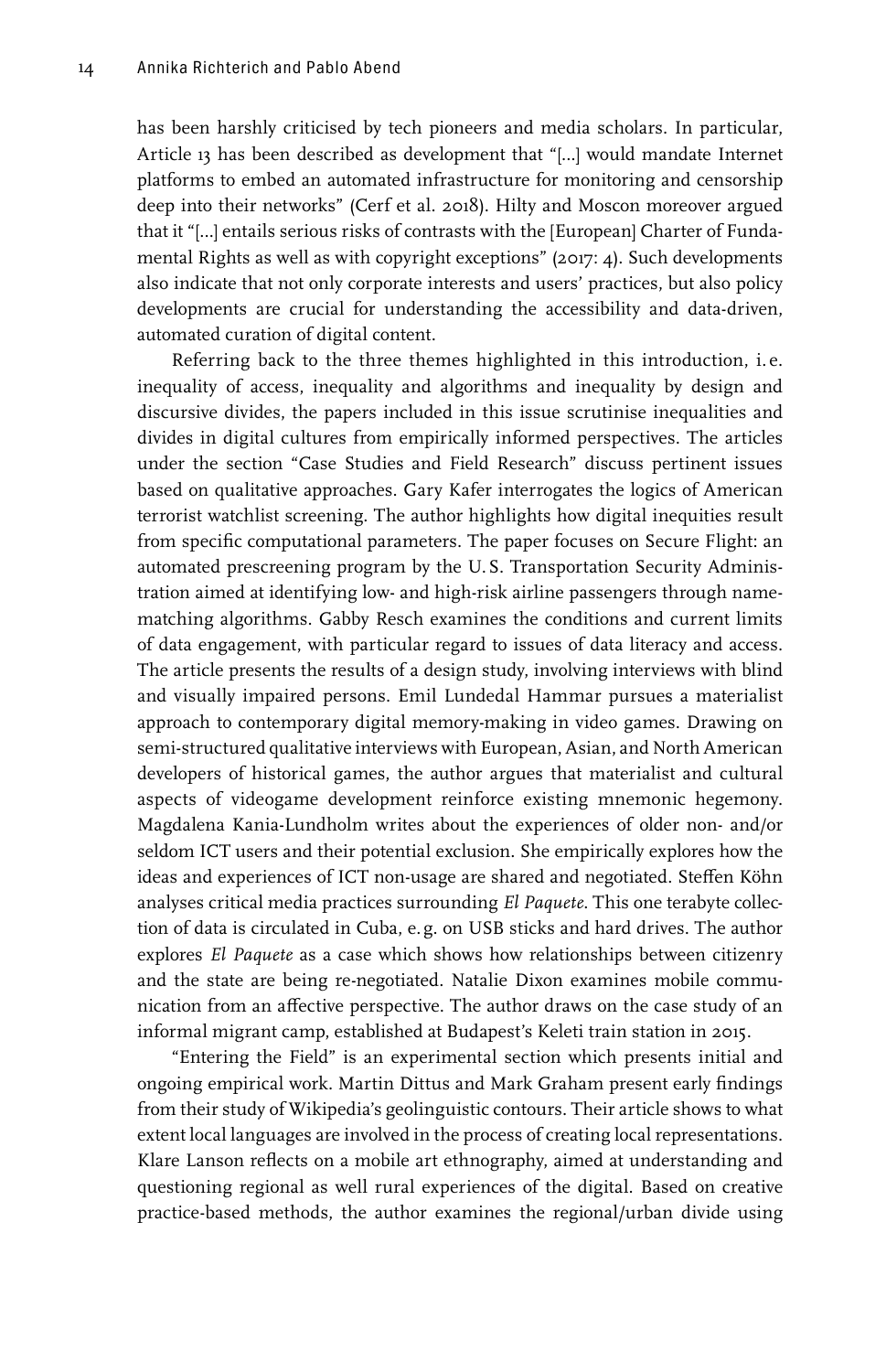the example of the working mother commuter as digital wayfarer. Moreover, this issue's "Entering the Field" section includes an article by Sally Wyatt and Flis Henwood. In 2000, the authors published an edited volume on *Technology and In/Equality: Questioning the Information Society*, together with Miller and Senker (Wyatt et al. 2000). In their paper for this issue, they look back at their work and reflect on developments since then. The final "In conversation with…" piece presents an email interview with Linnet Taylor. In this article, Taylor discusses her work on global data justice.

Last, we would like to thank the authors and reviewers for their fantastic work and collaboration. All papers will be made available as open access 12 months after the initial publication of this issue. You will find them on [http://digicults.org/](http://digicults.org/issues) [issues](http://digicults.org/issues).

#### References

- Abbate, Janet (2012): Recoding gender. Women's changing participation in computing, Cambridge: MIT Press.
- Ananny, M./Crawford, K. (2018): "Seeing Without Knowing: Limitations of the Transparency Ideal and its Application to Algorithmic Accountability." New Media & Society 20(3), pp. 973–989.
- Angwin, J./Larson, J./Mattu S./Kirchner L. (23 May 2016): "Machine bias." *Pro-Publica*. Retrieved from [https://www.propublica.org/article/machine-bias-risk](https://www.propublica.org/article/machine-bias-risk-assessments-in-criminal-sentencing)[assessments-in-criminal-sentencing](https://www.propublica.org/article/machine-bias-risk-assessments-in-criminal-sentencing).
- Bakshy, E./Messing, S./Adamic, A. (2015): "Exposure to Ideologically Diverse News and Opinion on Facebook." Science 348(6239), pp. 1130–1132.
- Baldwin-Philippi, J. (2017): "The Myths of Data-Driven Campaigning." Political Communication  $34(4)$ , pp.  $627-633$ .
- Barberá, P./Jost, J.T./Nagler, J./Tucker J./Bonneau R. (2015): "Tweeting from Left to Right: Is Online Political Communication More than an Echo Chamber?" Psychological Science 26(10), pp. 1531–1542.
- Barnidge, M. (2017): "Exposure to Political Disagreement in Social Media Versus Face-to-Face and Anonymous Online Settings." Political Communication 34(2), pp. 302–321.
- Bowker, G.C./Star, S.L. (1999): Sorting Things Out. Classification and its Consequences. Cambridge/London: The MIT Press.
- Bozdag, E. (2013): "Bias in Algorithmic Filtering and Personalization." Ethics and Information Technology 15(3), pp. 209–227.
- Bratton, B.H. (2015): The stack. On software and sovereignty. Cambridge: MIT Press.
- Broadbent, S./Lobet-Maris, C. (2015): "Towards a Grey Ecology." In: Luciano Floridi (ed.), The Onlife Manifesto. Being Human in a Hyperconnected Era. London et al.: Springer, pp. 111–124.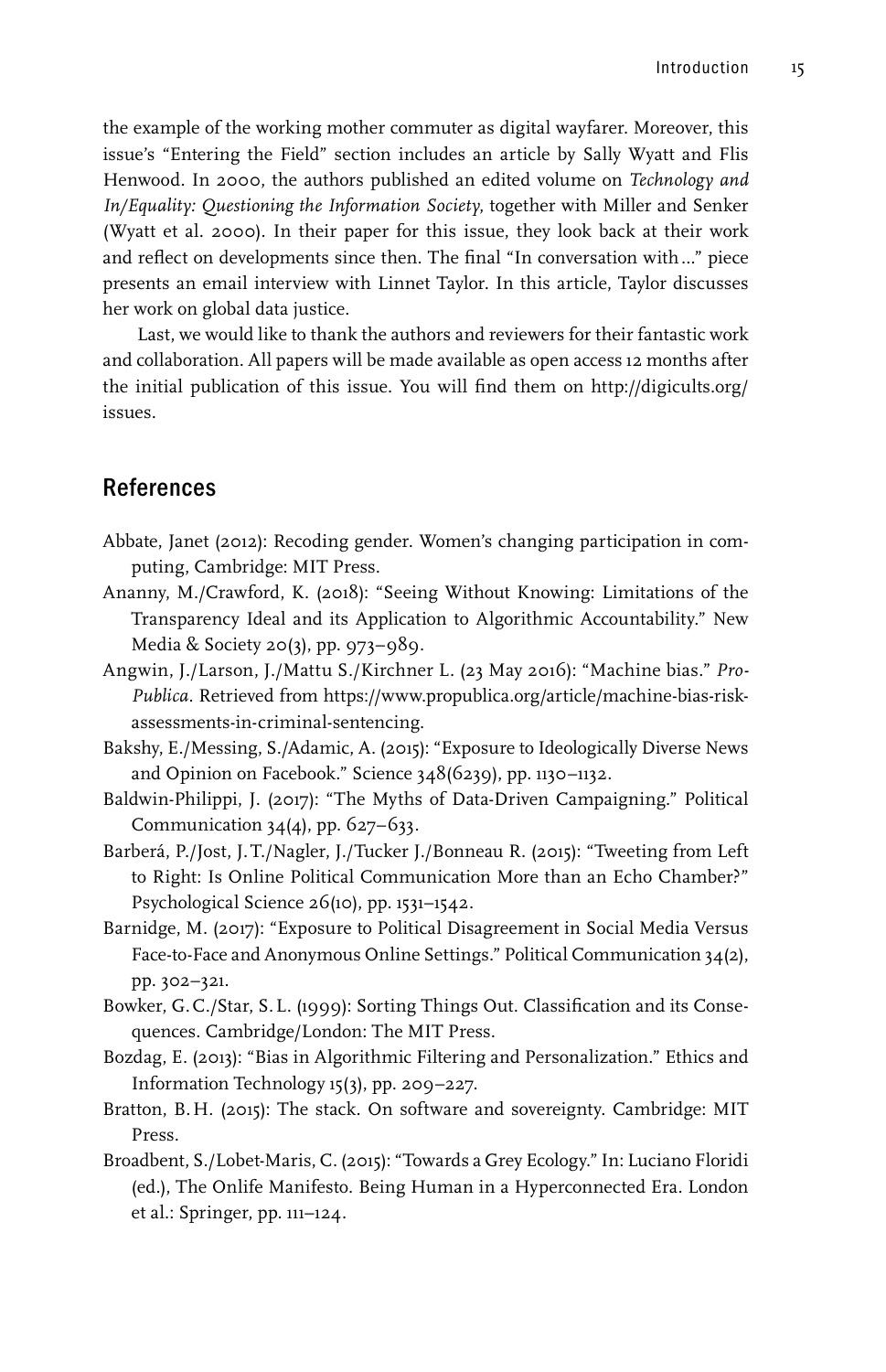- Brodkin, J. (2018): "Amazon patents Alexa tech to tell if you're sick, depressed and sell you meds." *ArsTechnica*. Retrieved from [https://arstechnica.com/gad](https://arstechnica.com/gadgets/2018/10/amazon-patents-alexa-tech-to-tell-if-youre-sick-depressed-and-sell-you-meds/) [gets/2018/10/amazon-patents-alexa-tech-to-tell-if-youre-sick-depressed-and](https://arstechnica.com/gadgets/2018/10/amazon-patents-alexa-tech-to-tell-if-youre-sick-depressed-and-sell-you-meds/)[sell-you-meds/](https://arstechnica.com/gadgets/2018/10/amazon-patents-alexa-tech-to-tell-if-youre-sick-depressed-and-sell-you-meds/).
- Bucher, T. (2017): "The Algorithmic Imaginary: Exploring the Ordinary Affects of Facebook Algorithms." Information, Communication & Society 20(1), pp. 30–44.
- Bucher, T. (2018): If… Then: Algorithmic Power and Politics. Oxford: Oxford University Press.
- Cadwalladr, C./Graham-Harrison, E. (17 March 2018): "Revealed: 50 million Facebook profiles harvested for Cambridge Analytica in major data breach." *The Guardian*. Retrieved from [https://www.theguardian.com/news/2018/mar/17/](https://www.theguardian.com/news/2018/mar/17/cambridge-analytica-facebook-influence-us-election) [cambridge-analytica-facebook-influence-us-election](https://www.theguardian.com/news/2018/mar/17/cambridge-analytica-facebook-influence-us-election).
- Carroll, W.K./Hackett, R.A. (2006): "Democratic Media Activism Through the Lens of Social Movement Theory." Media, Culture & Society 28(1), pp. 83–104.
- Cerf, V. et al. (12 June 2018): "Article 13 of the EU Copyright Directive threatens the internet." Open letter. Retrieved from [https://www.eff.org/files/2018/06/13/](https://www.eff.org/files/2018/06/13/article13letter.pdf) [article13letter.pdf.](https://www.eff.org/files/2018/06/13/article13letter.pdf)
- Chaos Computer Club (n.d.): "Home." Retrieved from<https://www.ccc.de/en>.
- Dastin, J. (10 October 2018): "Amazon scraps secret AI recruiting tool that showed bias against women." *Reuters*. Retrieved from [https://www.reuters.com/article/](https://www.reuters.com/article/us-amazon-com-jobs-automation-insight/amazon-scraps-secret-ai-recruiting-tool-that-showed-bias-against-women-idUSKCN1MK08G) [us-amazon-com-jobs-automation-insight/amazon-scraps-secret-ai-recruiting](https://www.reuters.com/article/us-amazon-com-jobs-automation-insight/amazon-scraps-secret-ai-recruiting-tool-that-showed-bias-against-women-idUSKCN1MK08G)[tool-that-showed-bias-against-women-idUSKCN1MK08G.](https://www.reuters.com/article/us-amazon-com-jobs-automation-insight/amazon-scraps-secret-ai-recruiting-tool-that-showed-bias-against-women-idUSKCN1MK08G)
- Datta, A.; Tschantz, M.C.; Datta, A. (2015): "Automated Experiments on Ad Privacy Settings." *Proceedings on Privacy Enhancing Technologies* 2015 (1), pp. 92–112. doi: 10.1515/popets-2015-0007.
- Dencik, L./Hintz, A./Cable, J. (2016): "Towards Data Justice? The Ambiguity of Anti-Surveillance Resistance in Political Activism." Big Data & Society 3(2). doi: 2053951716679678.
- Kitchin, R./Dodge, M. (2011): Code/space. Software and everyday life, Cambridge: MIT Press.
- Ferguson, E.S. (1974): "Toward a Discipline of the History of Technology." Technology and Culture 15(1), pp. 13–30.
- Franklin, S.,/McNeil, M. (1988): "Reproductive Futures: Recent Literature and Current Feminist Debates on Reproductive Technologies [review article]." Feminist Studies  $14(3)$ , pp.  $545-560$ .
- Gillespie, T. (2017): "Algorithmically Recognizable: Santorum's Google Problem, and Google's Santorum Problem." Information, Communication & Society  $20(1)$ , pp. 63–80.
- Grätz, T. (2013): "New Media Entrepreneurs and Changing Styles of Public Communication in Africa: Introduction." Journal of African Cultural Studies 25(1), pp. 1–13.
- Hargittai, E. (2008): "The Digital Reproduction of Inequality." In: David Grusky (ed.), Social Stratification. Boulder: Westview Press, pp. 936–944.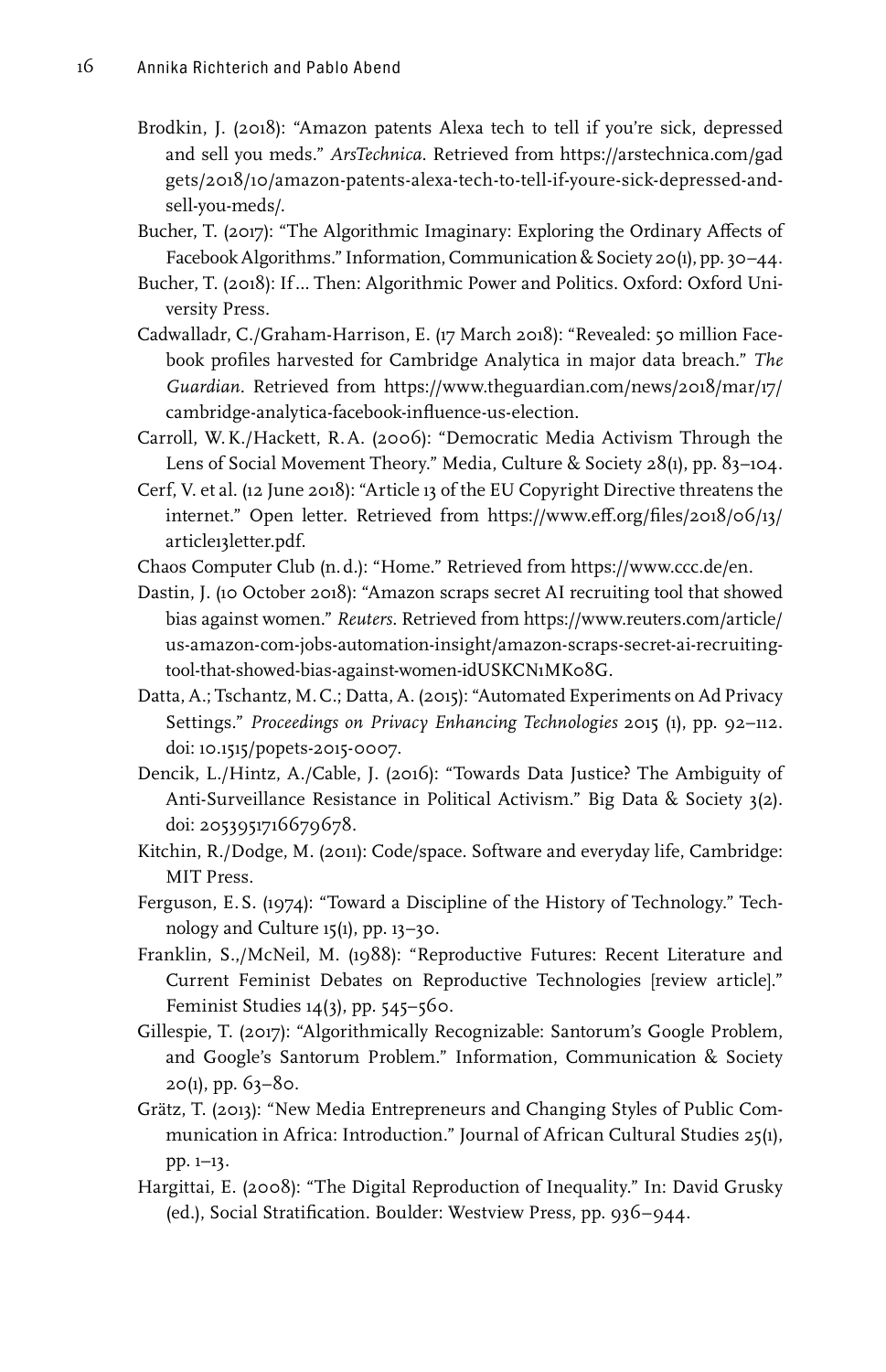- Hauser, C. (11 May 2016): "Google to ban all payday loan ads." *The New York Times*. Retrieved from [https://www.nytimes.com/2016/05/12/business/google-to-ban](https://www.nytimes.com/2016/05/12/business/google-to-ban-all-payday-loan-ads.html)[all-payday-loan-ads.html](https://www.nytimes.com/2016/05/12/business/google-to-ban-all-payday-loan-ads.html).
- Hicks, M. (2017): Programmed Inequality: How Britain Discarded Women Technologists and Lost its Edge in Computing. Cambridge: MIT Press.
- Hilbert, M. (2011): "The End Justifies the Definition. The Manifold Outlooks on the Digital Divide and their Practical Usefulness for Policy-Making." Telecommunications Policy 35(8), pp. 715–736.
- Hill, B./Shaw, A. (2013): "The Wikipedia Gender Gap Revisited: Characterizing Survey Response Bias with Propensity Score Estimation." PloS one 8(6), <https://doi.org/10.1371/journal.pone.0065782>.
- Hilty, R.M./Moscon, V. (8 September 2017): "Modernisation of the EU Copyright Rules." *Max Planck Institute for Innovation and Competition*. Retrieved from [https://www.ip.mpg.de/fileadmin/ipmpg/content/stellungnahmen/Answers\\_](https://www.ip.mpg.de/fileadmin/ipmpg/content/stellungnahmen/Answers_Article_13_2017_Hilty_Moscon-rev-18_9.pdf) [Article\\_13\\_2017\\_Hilty\\_Moscon-rev-18\\_9.pdf](https://www.ip.mpg.de/fileadmin/ipmpg/content/stellungnahmen/Answers_Article_13_2017_Hilty_Moscon-rev-18_9.pdf).
- Hobbis, G. (2017): The MicroSDs of Solomon Islands An Offline Remittance Economy of Digital Multi-Media. In: Digital Culture & Society 3 (2), pp. 21–40. DOI: 10.14361/dcs-2017-0203.
- Karpf, D. (2017): "Will the real psychometric targeters please stand up?" *Civicist*. Retrieved from [https://civichall.org/civicist/will-the-real-psychometric-target](https://civichall.org/civicist/will-the-real-psychometric-targeters-please-stand-up) [ers-please-stand-up](https://civichall.org/civicist/will-the-real-psychometric-targeters-please-stand-up).
- Kitchin, R. (2017): "Thinking Critically About and Researching Algorithms." Information, Communication & Society 20(1), pp. 14–29.
- Kranzberg, M. (1986): "Technology and History: 'Kranzberg's Laws'." Technology and Culture 27(3), pp. 544–560.
- McPherson, M. et al. (2001): "Birds of a feather: Homophily in social networks." Annual Review of Sociology 28, pp. 415–444.
- Milan, S./van der Velden, L. (2016): "The Alternative Epistemologies of Data Activism." Digital Culture & Society 2(2), 57–74. Available at: [http://digicults.org/](http://digicults.org/issues/22-2016-politics-of-big-data) [issues/22-2016-politics-of-big-data](http://digicults.org/issues/22-2016-politics-of-big-data)
- Miller, C. (9 July 2015): "When algorithms discriminate." *The New York Times*. Retrieved from [https://www.nytimes.com/2015/07/10/upshot/when-algorithms](https://www.nytimes.com/2015/07/10/upshot/when-algorithms-discriminate.html)[discriminate.html](https://www.nytimes.com/2015/07/10/upshot/when-algorithms-discriminate.html).
- Newman, N. (2014): "The Costs of Lost Privacy: Consumer Harm and Rising Economic Inequality in the Age of Google." William Mitchell Law Review 40(2), pp. 848–889. Retrieved from [http://open.mitchellhamline.edu/wmlr/vol40/](http://open.mitchellhamline.edu/wmlr/vol40/iss2/12) [iss2/12](http://open.mitchellhamline.edu/wmlr/vol40/iss2/12).
- Noble, S.U. (2018): Algorithms of Oppression. How Search Engines Reinforce Racism. New York: New York University Press.
- O'Rourke J.S./Harris, B./Ogilvy A. (2007): "Google in China: Government Censorship and Corporate Reputation." Journal of Business Strategy 28(3), pp. 12–22.
- Pariser, E. (2011): The Filter Bubble: What the Internet is Hiding From You. London: Penguin UK.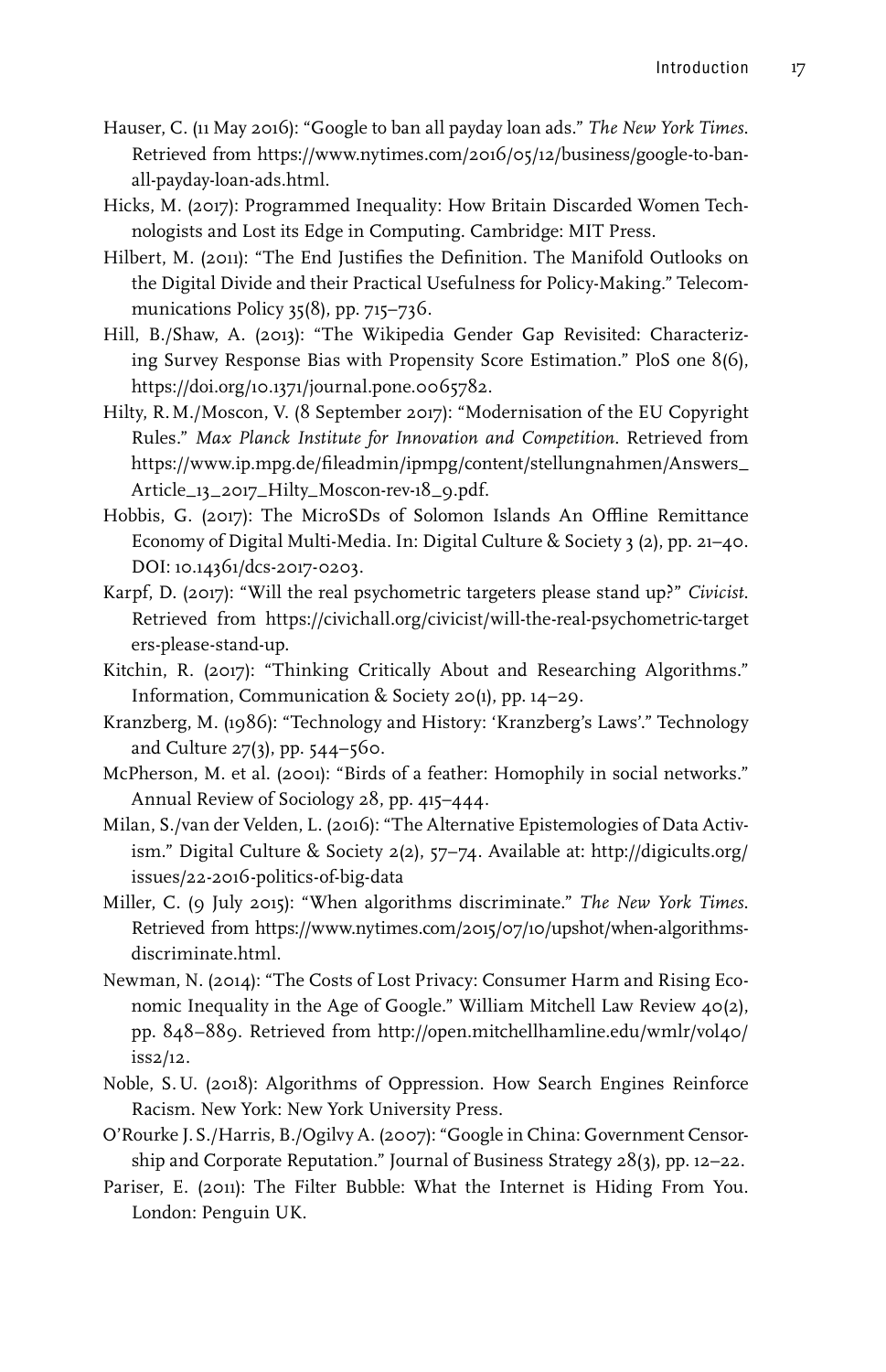- Ragnedda, M./Muschert, G.W. (Eds.) (2013): The Digital Divide: The Internet and Social Inequality in International Perspective. London: Routledge.
- Rieder, B. (2012): "The Refraction Chamber: Twitter as Sphere and Network." *First Monday* 17(11). Retrieved from [http://ojphi.org/ojs/index.php/fm/article/](http://ojphi.org/ojs/index.php/fm/article/view/4199) [view/4199](http://ojphi.org/ojs/index.php/fm/article/view/4199).
- Robinson, L. et al. (2015): "Digital Inequalities and Why They Matter." *Information, Communication & Society* 18(5), pp. 569−582.
- Schrock, A.R. (2016): "Civic Hacking as Data Activism and Advocacy: A History From Publicity to Open Government Data." New Media & Society 18(4), pp. 581–599.
- Selwyn, N. (2002): "Defining the 'Digital Divide': Developing a Theoretical Understanding of Inequalities in the Information Age." Cardiff University: School of Social Sciences. Retrieved from [http://prof.incheon.ac.kr:8082/~sjinwan/](http://prof.incheon.ac.kr:8082/~sjinwan/egov/chamgo/definingdigitaldivide.pdf) [egov/chamgo/definingdigitaldivide.pdf.](http://prof.incheon.ac.kr:8082/~sjinwan/egov/chamgo/definingdigitaldivide.pdf)
- Sloan, W./Mackay, J. (Eds.) (2007): Media Bias: Finding it, Fixing it. Jefferson, NC: McFarland.
- Sunstein, C. (2001): Republic.com. Princeton, N.J.: Princeton University Press.
- Sunstein, C. (2006): "Preferences, Paternalism, and Liberty." Royal Institute of Philosophy Supplements 59, pp. 233–264.
- Sunstein, C.R. (2018): #Republic: Divided Democracy in the Age of Social Media. Princeton, N.J.: Princeton University Press.
- Sweeney, L. (2013): "Discrimination in Online ad Delivery." ACM Queue 11(3), pp. 1–19.
- Taylor, L. (2017): "What is Data Justice? The Case for Connecting Digital Rights and Freedoms Globally." Big Data & Society 4(2). doi: 10.1177/2053951717736335.
- Thatcher, J. (2014): "Big Data, Big Questions| Living on Fumes. Digital Footprints, Data Fumes, and the Limitations of Spatial Big Data." International Journal of Communication 8, pp. 1765–1783.
- Thomas, G./Wyatt, S. (2000): "Access is Not the Only Problem: Using and Controlling the Internet." In: S. Wyatt et al. (2000): Technology and In/Equality: Questioning the Information Society. London and New York: Psychology Press, pp. 21–45.
- Thrift, N. (2004): "Remembering the Technological Unconscious by Foregrounding Knowledges of Position." Environment and Planning: Society and Space 22(1), pp. 175–190.
- Van Dijk, J. (1999): The Network Society, Social Aspects of New Media. Thousand Oaks, CA: Sage.
- Van Dijck, J. (2014): "Datafication, Dataism and Dataveillance: Big Data Between Scientific Paradigm and Ideology." Surveillance & Society 12(2), pp. 197–208.
- Van Dijk, J./Hacker, K. (2003): "The Digital Divide as a Complex and Dynamic Phenomenon." The Information Society 19(4), pp. 315-326.
- Warschauer, M. (2004): Technology and Social Inclusion: Rethinking the Digital Divide. Cambridge, MA: MIT Press.